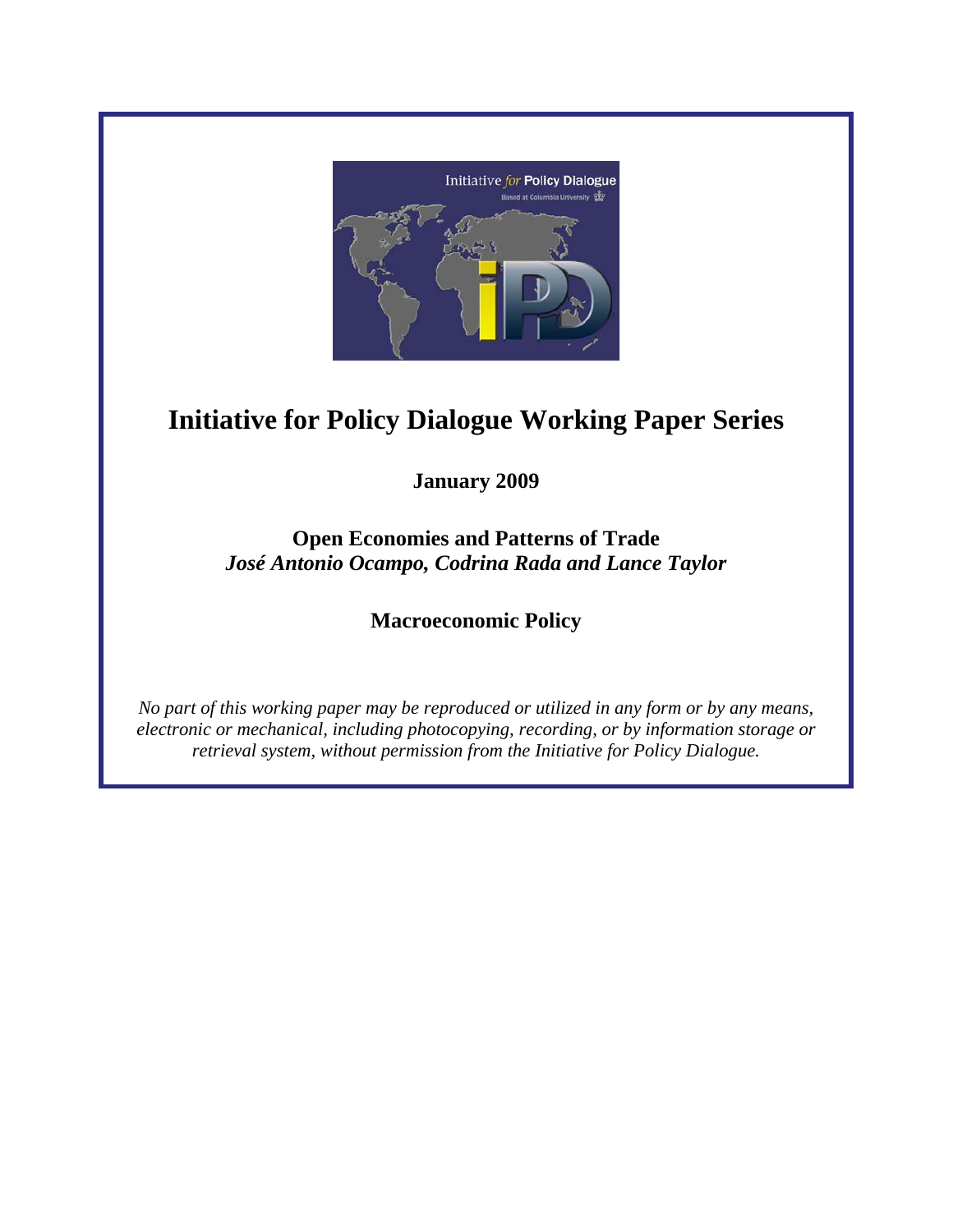#### **Chapter Four**

# **Open Economies and Patterns of Trade (with Maria Ángela Parra)**

 This chapter takes up the relationship between foreign trade and growth in developing countries in the latter part of the twentieth century. Regional diversity was again the rule, with changing patterns of trade accompanying structural transformation. Fast-growing regions generally recorded increases in shares of manufactured exports with mid and high technological content, the most impressive being the Tigers and, in its speed of transformation, China. Recently in some countries, economic growth has been associated with specialization in dynamic services such as information and communications technologies, with India standing out in this regard. In the slow-growing regions on the other hand, trade diversification and technological upgrading were far less evident. The slow growers were also subject to terms-of-trade and other external shocks.

For orthodox economists, openness to trade is an important explanatory factor for economic growth. Higher growth rates are supposed to be spurred by "gains from trade" due to access to lower-cost foreign products and more efficient domestic resource allocation on the supply side. True to their mercantilist heritage, structuralists point out that exports can stimulate domestic production through the multiplier. Also, as discussed in Chapter 1, access to foreign exchange from exports can be used to import necessary products to satisfy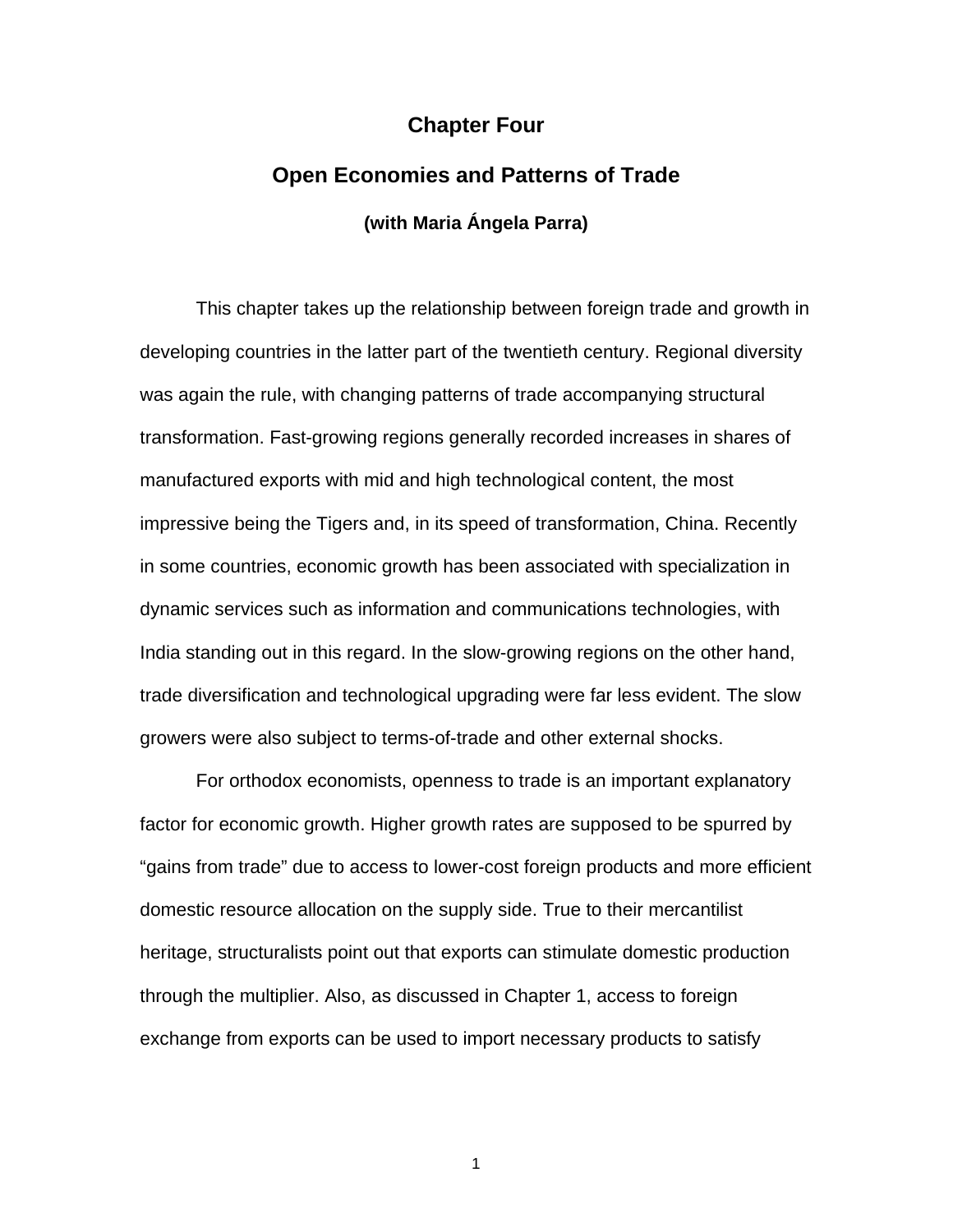demand. Imported foreign technology can lead to better and more productive investment which taps potential increasing returns to scale.

In the discussion to follow, we first take up the changes in the pattern of trade in goods and services, and the evolution of the terms of trade of commodities. We then explore the links between specialization patterns and economic performance and conclude with some policy implications, which are developed further in the following chapters.

#### *Changing Patterns of Trade*

Over the long term, all countries included in Maddison's (2001) data set had positive growth rates in the value of merchandise exports. As a share of GDP, exports generally have increased since the nineteenth century (Figure 4.1). This process has been, of course, far from monotonic, with a general reversal during the inter-war period of the twentieth century and specific regional reversals in other periods.



Merchandise export as a share of GDP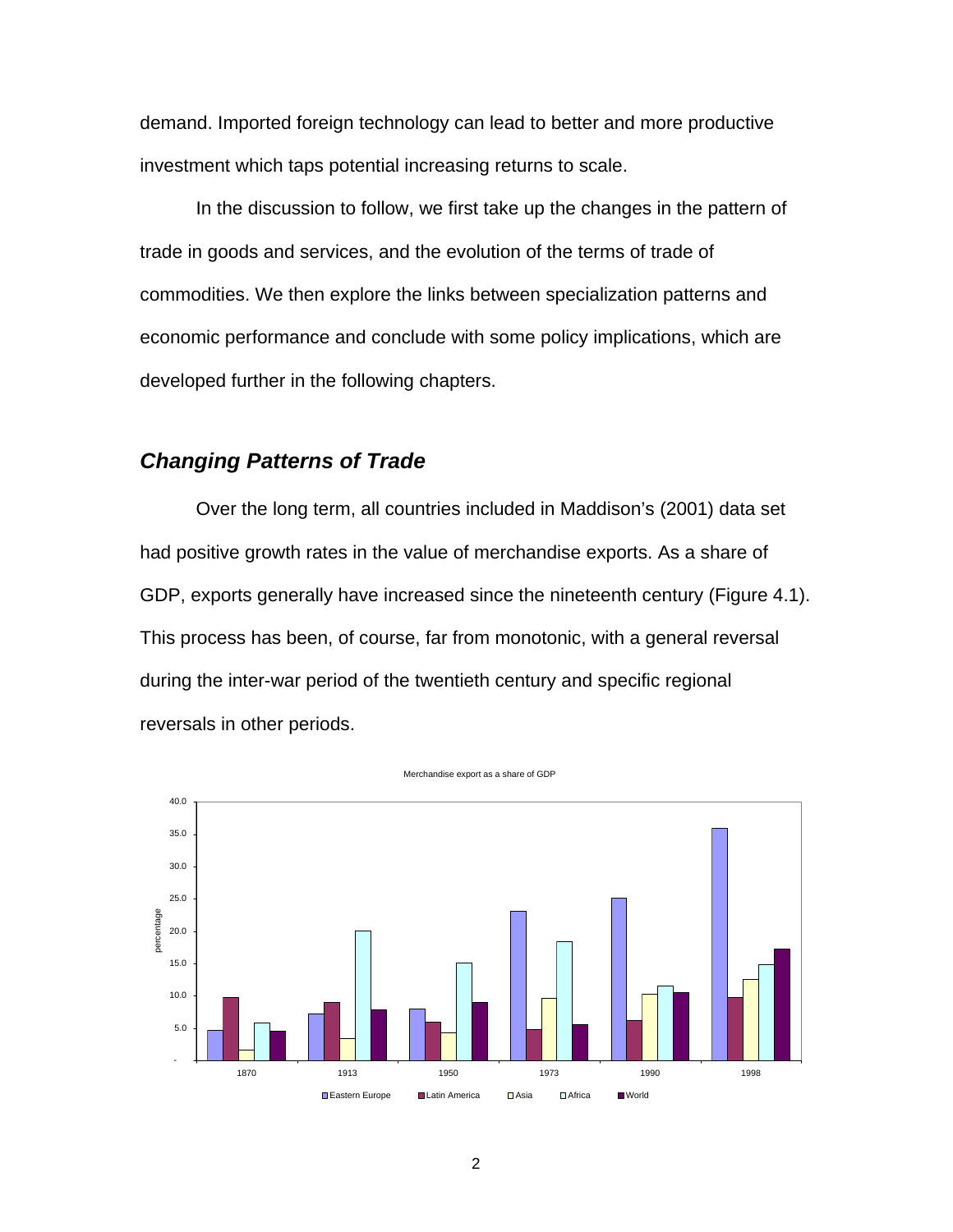Figure 4.1: Merchandise Exports as Per Cent of GDP by regions. Source: Data on exports and GDP are from Maddison (2001). Regions are also defined according to Maddison (2001).

The usual long-run conclusion drawn is that there are positive effects of trade expansion on overall labor productivity. Over given periods, however, the relationship may not be present. For example, in the 1990s greater trade openness was *not* associated with faster economy-wide productivity in most countries. As emphasized in Chapter 1, not just openness to trade but a nation's "insertion" into the global economic system (aid and debt relationships, patterns of trade, commodity price shifts, and access to technology) strongly conditions its prospects.

Since the 1960s, growth in trade has been accompanied by a gradual change in the specialization patterns of developing countries away from primary commodities. This process accelerated after the 1980s but was very uneven across the developing world (Lall, 2001, ch. 4; Akyüz, 2003, ch. I; Ocampo and Vos, 2008, ch. III). Table 4.1 summarizes the patterns of transformation of the export structure in the different regions defined in the previous chapter. We use the late Sanjaya Lall's well-known classification of the technological and natural resource content of merchandise exports.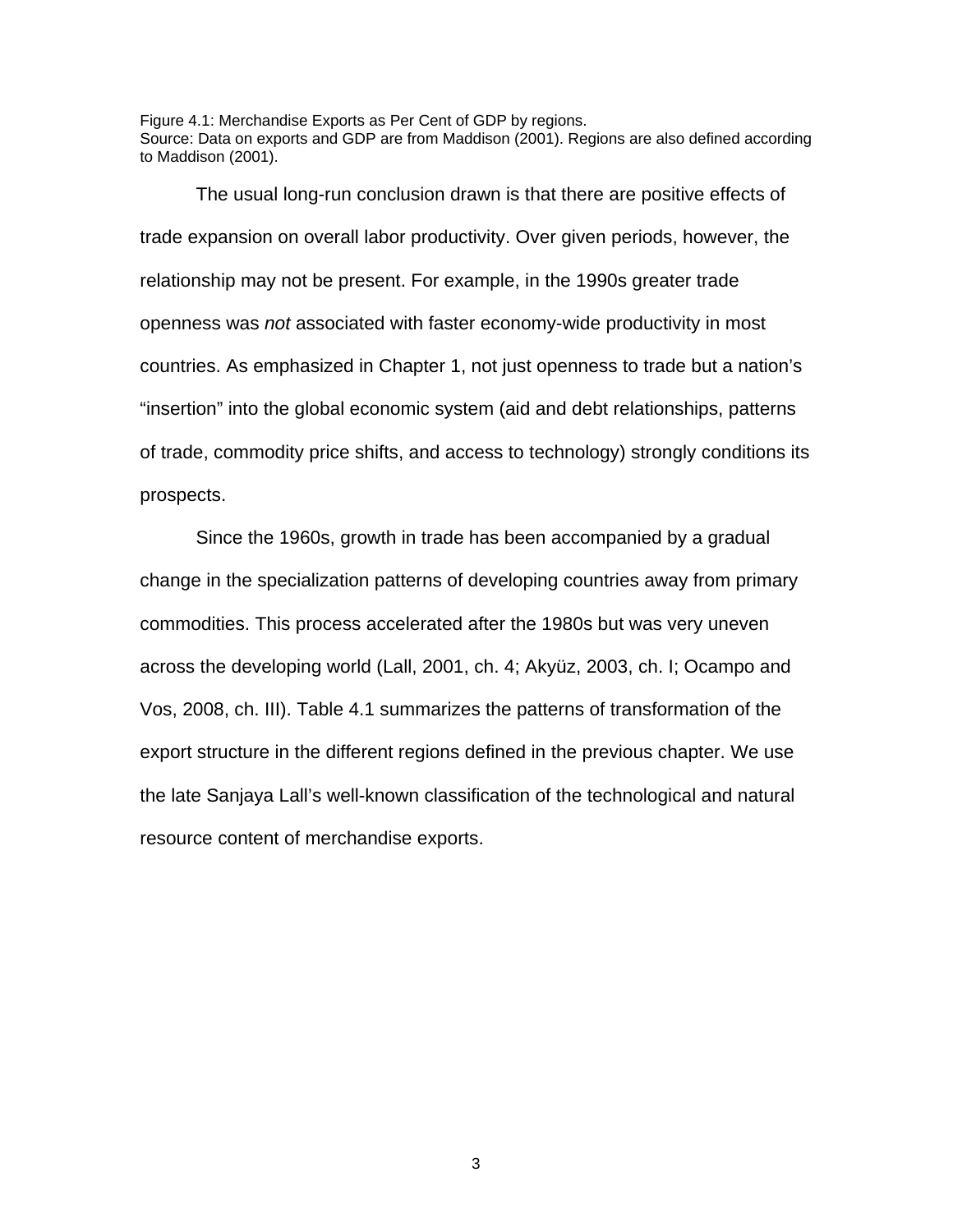| Period                         |                                           | 1985 1990 1995 2000 2005  |                    |         |     |       | 1985 1990 1995 2000 2005     |                       |         |      |
|--------------------------------|-------------------------------------------|---------------------------|--------------------|---------|-----|-------|------------------------------|-----------------------|---------|------|
|                                |                                           | 1986 1991 1996 2001 2006  |                    |         |     |       | 1986 1991 1996 2001          |                       |         | 2006 |
|                                | <b>Southeast Asia</b><br><b>Tigers</b>    |                           |                    |         |     |       |                              |                       |         |      |
| <b>Primary products</b>        | 14%                                       | 7%                        | 5%                 | 4%      | 4%  | 57%   | 34%                          | 23%                   | 20%     | 21%  |
| Resource based manufactures    | 20%                                       | 14%                       | 10%                | 10%     | 14% | 20%   | 21%                          | 19%                   | 15%     | 18%  |
| Low-technology manufactures    | 23%                                       | 27%                       | 17%                | 14%     | 11% | 10%   | 24%                          | 22%                   | 19%     | 16%  |
| Medium-technology manufactures | 23%                                       | 25%                       | 26%                | 25%     | 27% | 5%    | 9%                           | 13%                   | 15%     | 19%  |
| High-technology manufactures   | 17%                                       | 27%                       | 40%                | 46%     | 42% | 2%    | 10%                          |                       | 19% 29% | 25%  |
| Others                         | 3%                                        | 1%                        | 2%                 | 1%      | 2%  | 5%    | 3%                           | 4%                    | 2%      | 1%   |
|                                |                                           |                           | China              |         |     |       |                              | South Asia            |         |      |
| Primary products               | 56%                                       | 19%                       | 10%                | 7%      | 4%  | 30%   | 20%                          | 18%                   | 13%     | 12%  |
| Resource based manufactures    | 15%                                       | 11%                       | 11%                | 9%      | 8%  | 21%   | 19%                          | 19%                   | 21%     | 32%  |
| Low-technology manufactures    | 21%                                       | 42%                       | 46%                | 40%     | 31% | 39%   | 47%                          | 48%                   | 48%     | 34%  |
| Medium-technology manufactures | 6%                                        | 21%                       | 18%                | 20%     | 22% | 6%    | 9%                           | 10%                   | 10%     | 15%  |
| High-technology manufactures   | 1%                                        | 6%                        |                    | 14% 23% | 34% | 2%    | 3%                           | 4%                    | 5%      | 5%   |
| Others                         | 0%                                        | 2%                        | 1%                 | 1%      | 1%  | 1%    | 2%                           | 1%                    | 2%      | 1%   |
|                                |                                           | Semi-industrialized Latin |                    |         |     |       |                              |                       |         |      |
|                                |                                           | America, South Africa and |                    |         |     |       |                              |                       |         |      |
|                                |                                           |                           | Turkey             |         |     |       | <b>Andean countries</b>      |                       |         |      |
| Primary products               | 44%                                       | 43%                       |                    | 29% 24% | 30% | 66%   | 67%                          | 63%                   | 55%     | 51%  |
| Resource based manufactures    | 25%                                       | 20%                       | 19%                | 16%     | 16% | 27%   | 24%                          | 21%                   | 22%     | 29%  |
| Low-technology manufactures    | 13%                                       | 14%                       | 15%                | 14%     | 12% | 4%    | 8%                           | 7%                    | 9%      | 6%   |
| Medium-technology manufactures | 14%                                       | 18%                       | 26%                | 27%     | 25% | 2%    | 1%                           | 2%                    | 3%      | 3%   |
| High-technology manufactures   | 3%                                        | 3%                        | 9%                 | 16%     | 11% | 0%    | 0%                           | 1%                    | 1%      | 1%   |
| Others                         | 1%                                        | 1%                        | 1%                 | 3%      | 5%  | 1%    | 0%                           | 6%                    | 10%     | 11%  |
|                                |                                           | Central America and       |                    |         |     |       |                              |                       |         |      |
|                                |                                           |                           | Caribbean          |         |     |       |                              | <b>Eastern Europe</b> |         |      |
| Primary products               | 56%                                       | 44%                       | 34%                | 29%     | 25% | 28%   | 21%                          | 12%                   | 7%      | 7%   |
| Resource based manufactures    | 27%                                       | 31%                       |                    | 21% 24% | 26% | 10%   | 19%                          | 20%                   | 15%     | 15%  |
| Low-technology manufactures    | 8%                                        | 12%                       | 15%                | 16%     | 18% | 17%   | 23%                          | 31%                   | 26%     | 20%  |
| Medium-technology manufactures | 4%                                        | 6%                        | 10%                | 13%     | 14% | 28%   | 26%                          | 29%                   | 36%     | 39%  |
| High-technology manufactures   | 4%                                        | 4%                        | 3%                 | 17%     | 16% | 13%   | 6%                           | 7%                    | 14%     | 16%  |
| Others                         | 0%                                        | 3%                        | 17%                | 1%      | 1%  | 5%    | 5%                           | 1%                    | 2%      | 3%   |
|                                |                                           |                           | <b>Former USSR</b> |         |     |       | <b>Representative Africa</b> |                       |         |      |
| Primary products               | 12%                                       | 18%                       | 39%                | 44%     | 49% | 67%   | 50%                          | 55%                   | 51%     | 41%  |
| Resource based manufactures    | 19%                                       | 17%                       | 19%                | 19%     | 23% | 23%   | 28%                          | 22%                   | 19%     | 25%  |
| Low-technology manufactures    | 2%                                        | 3%                        | 8%                 | 7%      | 5%  | 4%    | 12%                          | 8%                    | 6%      | 5%   |
| Medium-technology manufactures | 8%                                        | 3%                        | 17%                | 14%     | 13% | 3%    | 8%                           | 4%                    | 2%      | 4%   |
| High-technology manufactures   | 60%                                       | 59%                       | 3%                 | 4%      | 2%  | 1%    | 1%                           | 1%                    | 1%      | 1%   |
| Others                         | $\blacksquare$                            | $\blacksquare$            | 15%                | 11%     | 8%  | 1%    | 2%                           | 11%                   | 20%     | 24%  |
|                                | <b>Middle East</b><br><b>Other Africa</b> |                           |                    |         |     |       |                              |                       |         |      |
| Primary products               | 65%                                       | 90%                       | 76%                | 90%     | 55% | 70%   | 72%                          | 68%                   | 74%     | 77%  |
| Resource based manufactures    | 18%                                       | 3%                        | 14%                | 6%      | 28% | 21%   | 15%                          | 17%                   | 13%     | 11%  |
| Low-technology manufactures    | 5%                                        | 2%                        | 4%                 | 1%      | 2%  | 5%    | 6%                           | 8%                    | 6%      | 4%   |
| Medium-technology manufactures | 9%                                        | 3%                        | 4%                 | 2%      | 9%  | 4%    | 6%                           | 6%                    | 5%      | 6%   |
| High-technology manufactures   | 1%                                        | 0%                        | 0%                 | 0%      | 1%  | 0%    | 1%                           | 1%                    | 1%      | 1%   |
| Others                         | 1%                                        | 1%                        | 1%                 | 1%      | 5%  | $0\%$ | 0%                           | 0%                    | 1%      | 1%   |

Table 4.1: Shares of commodities with different technological content in total exports Source: Source: Authors' calculations based on UN-COMTRADE database. Classifications based on Lall (2001).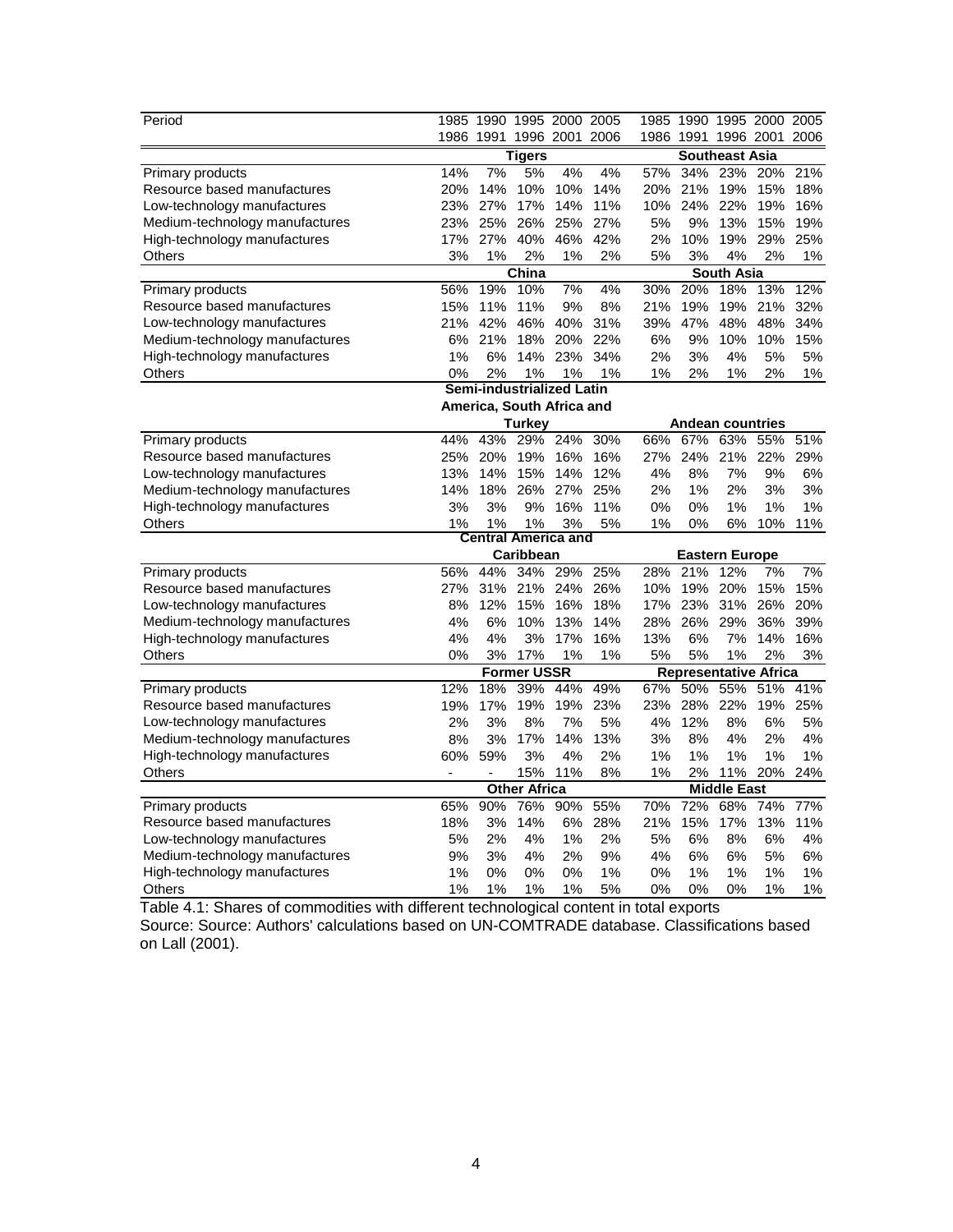The rapidly growing regions in Asia had the most significant shifts in technological content – although less so in South Asia than in the other three. As noted above, the Tiger economies led in terms of technologically advanced exports, which reached 40% or more of total exports since the mid-1990s. Their medium technology exports largely maintained their share, whereas the low technology and natural resource-based components (both primary goods and resource-based manufactures) dropped off sharply.

Southeast Asia followed a similar but slower pattern of transformation. Reflecting its relatively richer endowment, as compared to other Asian regions, its resource-based exports held up much more than in the Tigers, and still represented close to two-fifths of total exports in the mid-2000s. The region saw, in any case, a sharp increase in the export share of mid and high-tech exports, which jointly increased from 7% in 1985/86 of total exports of goods to 44% in 2005/6. Some of these exports, particularly those of high technology, have a strong dependence on manufacturing assembly operations, with domestic valueadded in the range of 10-20% of the value of exports.

Trade patterns also shifted to a significant degree towards manufactures and away from primary products in the South Asian countries, largely driven by trends in India. These economies remained, however, at the lower end of the technological content of exports, although gradually moving up and accompanied, in the case of India – though not the neighboring countries — by a boom of "dynamic services" (see below). In 2005/6 South Asia was still overwhelmingly specialized in exporting resource based or low-tech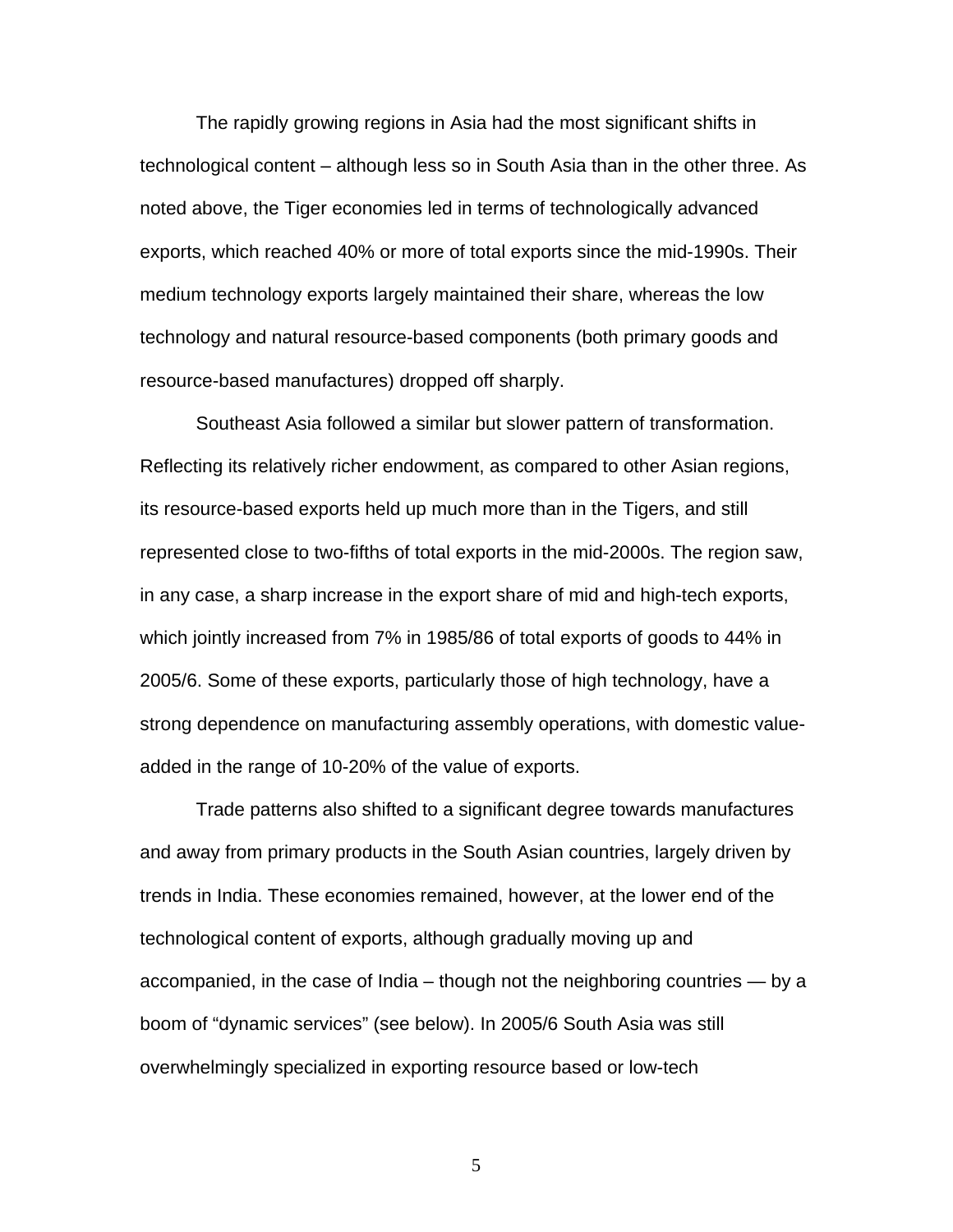commodities, which made up about 80% of its export basket of goods. This slower transformation also included limited expansion of assembly operations in India and Pakistan, which were more important in Sri Lanka and Bangladesh.

Compared to even its successful regional counterparts, the export transformation of China was particularly impressive. From a structure not very different from that of Southeast Asia in the mid-1980s, it moved to one closer to that of the Tigers two decades later. China's exports of high technology manufactures rose from 1% of the total in 1985/6 to 34% in 2005/6, whereas the share of mid-technology goods increased from 6 to 22%. Low-tech manufactures remained relatively important, however, indeed closer to the patterns of South Asia, whereas resource-based exports decreased sharply. Although the assembly activities peculiar to late twentieth century globalization constitute an important part of its export structure, the Chinese economy has clearly compensated for dependence on imported components with a broad industrial export dynamism, as reflected in its large manufacturing export surplus. There has been a growing deficit in mining (including energy) products, thus generating growing linkages with the natural resource based economies in other regions of the developing world. $1$ 

The semi-industrialized countries also recorded an increase in the share of manufacturing exports, but the speed of this transformation was slow relative to that of all the Asian regions. This trend did not offset the region's historical

 $\overline{a}$ 

<span id="page-6-0"></span><sup>1</sup> Data from *World Trade Organization Statistics Database* show that the mining sector gained a significant share in imports, from 5% in 1980 to 13% by 2003, as a result of the energy supplies that China obtains abroad, while mining exports declined from 27% to 4% respectively for the same period.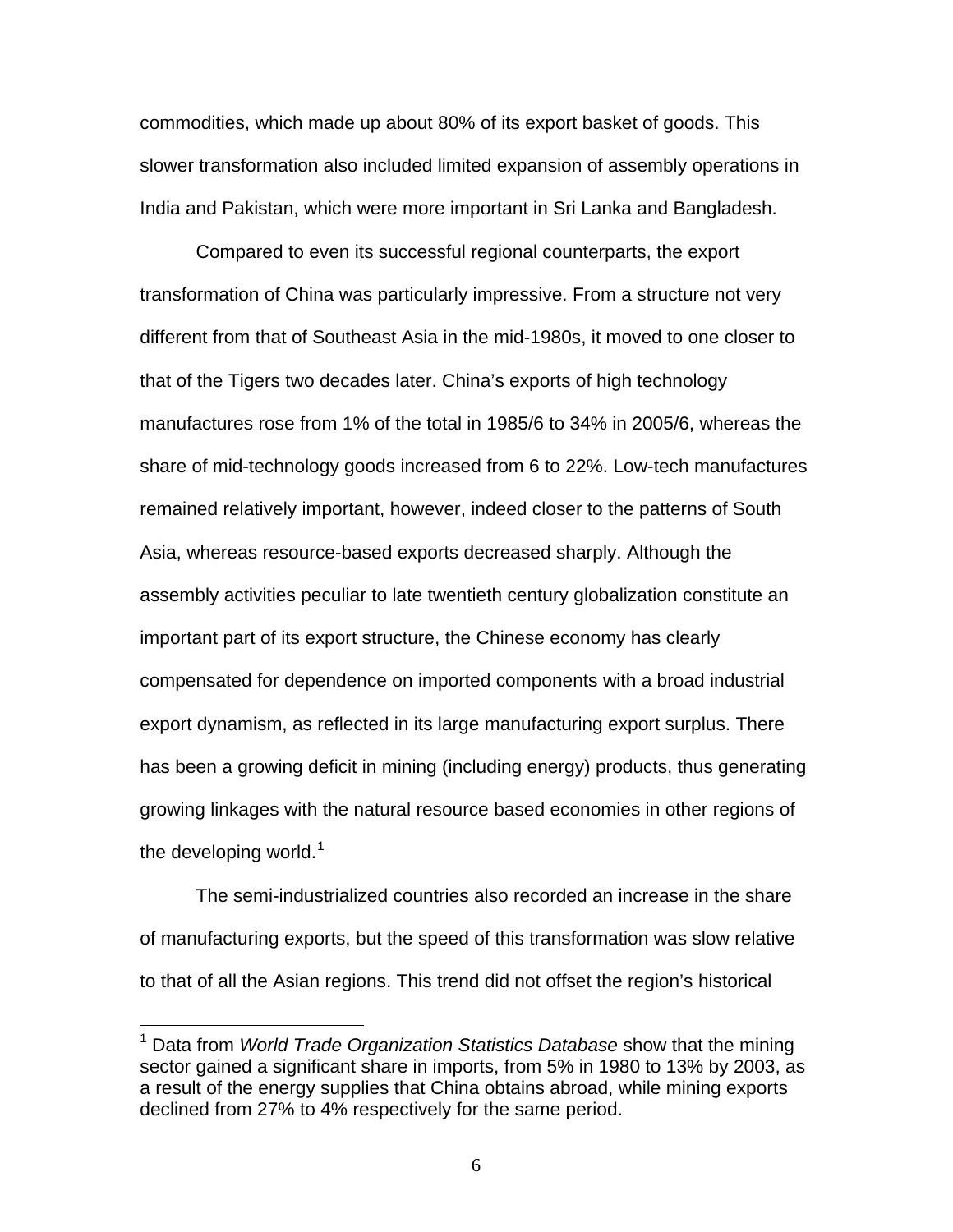pattern of specialization as a net importer of manufactured goods and a net exporter of agriculture and mining. Reflecting abundant natural endowments, 46% of the region's total exports were still resource-based in 2005/6. With some important exceptions (Mexico's incursion into high technology activities with a large assembly component), the mid tech manufactures were relatively more successful. Some of these industries – such as automobiles and process industries — had grown up under import substitution and made a successful transformation into export markets.

The smaller Andean economies remained poorly articulated into the global trading system. Table 4.1 shows that around 80% of the region's exports were still made up of primary commodities or natural resource based manufactures in the mid 2000s. In contrast, the Central America and the Caribbean economies fared better in exporting (largely assembled) manufactured goods as well as tourist services (see below). The surge in high technology exports in this group has a single explanation: Intel's production of computer chips in Costa Rica, with limited domestic content. More generally, the region remained a net importer of manufactures throughout the entire period, indicating that assembly exports did not generate the type of dynamic industrial linkages observed in the Asian economies undergoing similar transformations.

 Central and Eastern European exports have been dominated since the 1980s by manufactures, basically as a consequence of the rapid industrialization policies followed after World War II based on the Soviet model and supported by the COMECOM. This pattern of specialization implied a chronic deficit of mining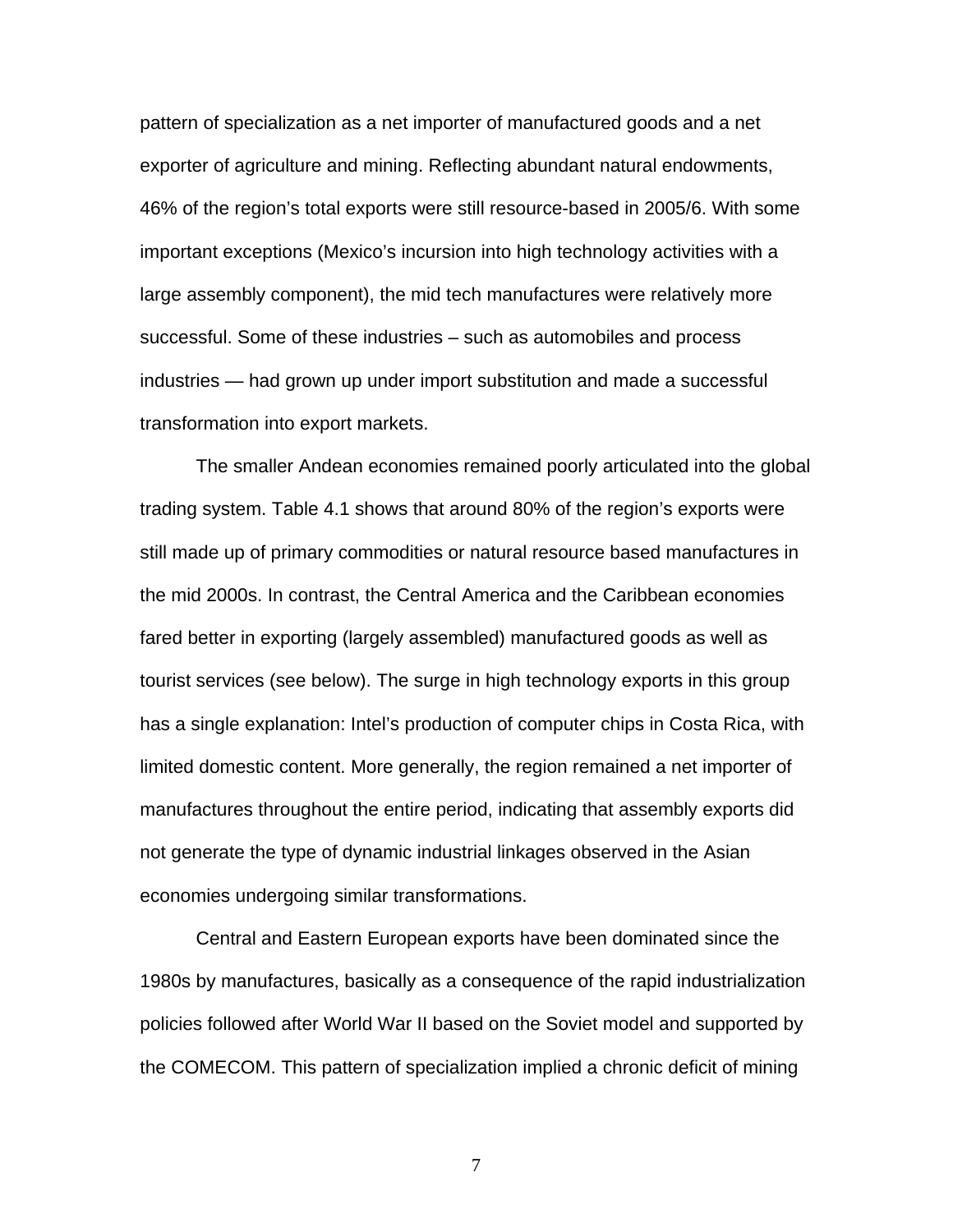and energy products, fitting the energy-intensive nature of Soviet-style technologies. As a share in total exports, high tech products in Central and Eastern Europe were below that of the Tigers in the mid-1980s and also below those of China and Southeast Asia in the mid-2000s. This confirms the observation by Podkaminer (2005) that there was a structural mistake made during the "planned" years in that not enough attention was paid to specialization in high technology sectors. As in the semi-industrialized countries of Latin America, Turkey, and South Africa, it was more the mid-technology sectors that led the transformation of the export structure.

Whereas the transition implied for Central and Eastern Europe the deepening of the previous industrialization process, for the former USSR it implied a veritable "re-primarization" of its export structure. The data in Table 4.1 apply only to Russia and Ukraine but are representative for the former USSR as a whole. The Russian Federation has become primarily an exporter of mining, particularly energy related products (oil and natural gas), with the share of primary commodities increasing from 12% in 1985/86 to 49% in 2005/6 – or from 31% to 72% if natural resource based manufactures are included.

An even higher and stable dependence on exports of natural resources is typical of most of the selected Middle Eastern and North African economies. In total, about 90% of exports in this region are either primary commodities or natural resource based manufactures. It should be underlined that these results can be attributed to the large share of Saudi Arabia in region's total exports. The aggregation then overshadows the trade patterns for smaller countries such as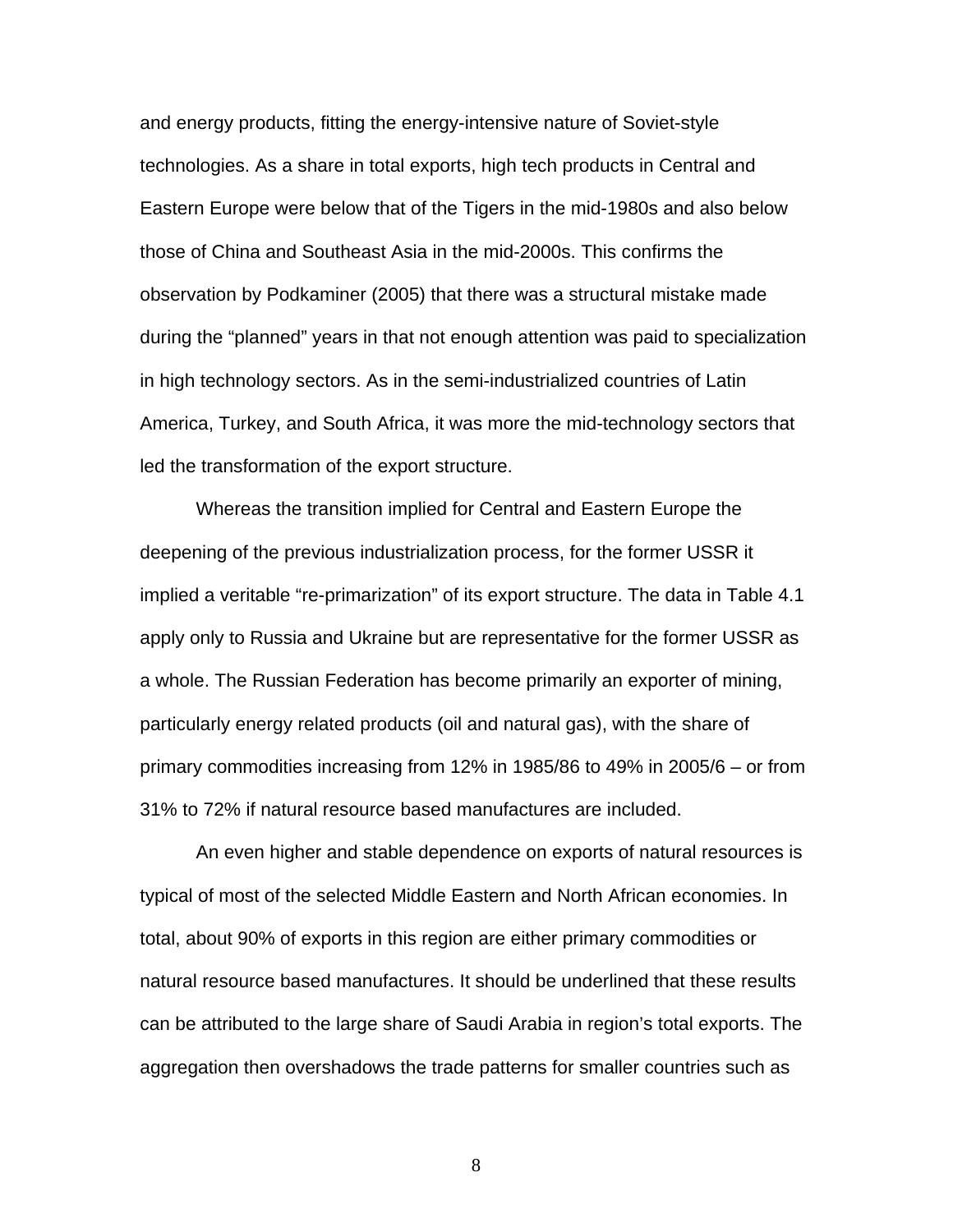Tunisia, Jordan, and Morocco, which now export mostly manufacturing products and tourist services.

Finally, we can look at how sub-Saharan Africa is performing in terms of integration into the global trading system. As can be observed in Table 4.1 the two sub-regions exported mostly resource-based and low-tech products. The larger medium-tech share in Other Africa is driven by Zimbabwe's exports (as of 2008 strongly affected by ongoing political turmoil) while the Representative Africa region records a slightly higher range of low-tech manufactures.

#### *Trade in Services*

With new information and communication technologies spreading worldwide, the transfer of some service activities across countries and continents has become feasible. The internet revolution of the 1990s played a crucial role in this regard. An important outcome has been the outsourcing of back-office services from developed to developing economies.

The most publicized case is that of India. An English-speaking, educated labor force attracted many multinational corporations which transferred part of their operations to take advantage of lower labor costs. An immediate question is whether these service activities can contribute, by themselves, to dynamic growth in the Hirschmanian sense of establishing linkages with other domestic sectors, and/or in the Kaldorian sense of inducing productivity change. More directly, in what way do the calling centers outsourced by US firms to Bangalore contribute to the establishment of new economic activities, besides those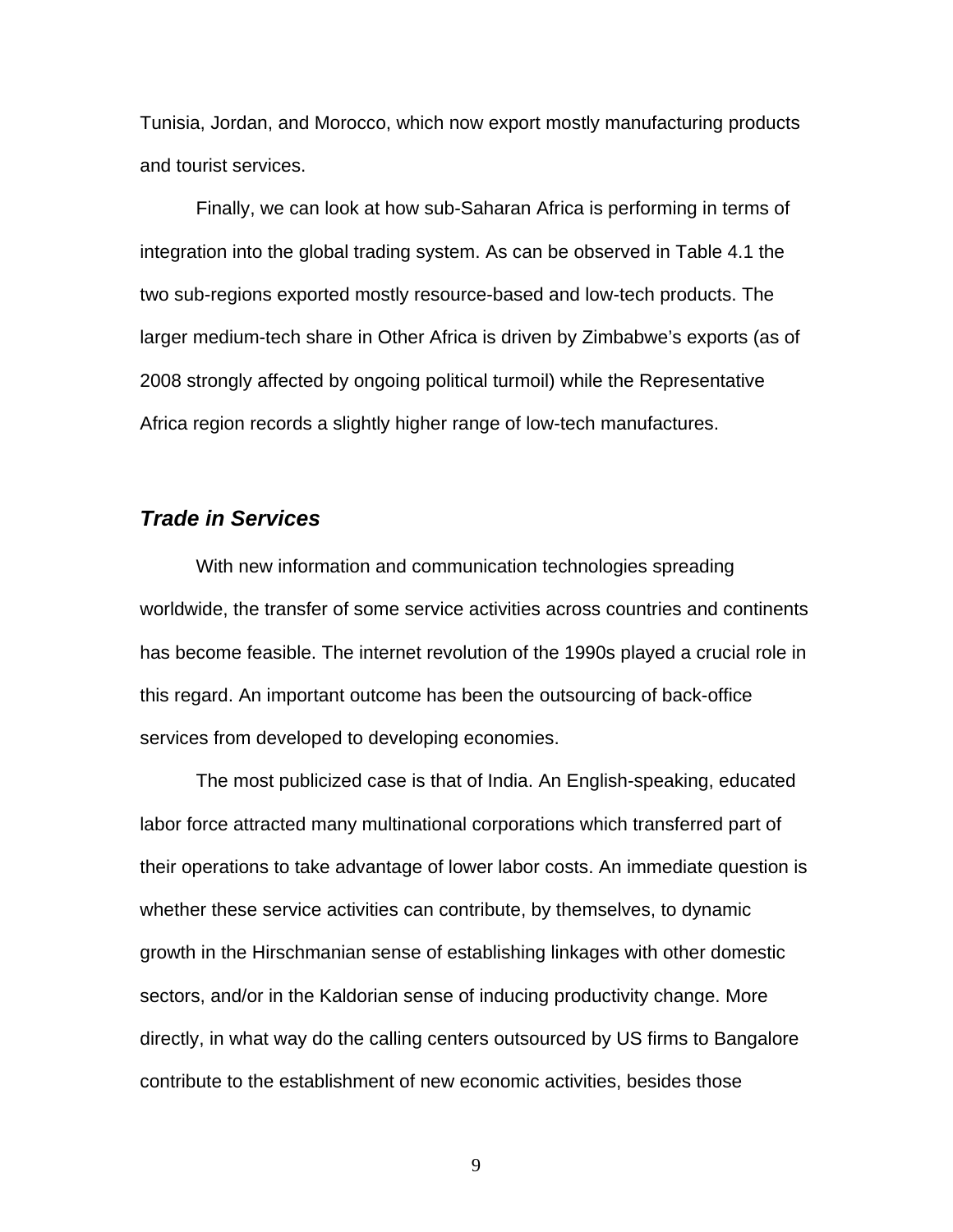resulting from the final demand by the employed labor? An industrial sector would do that through demand for intermediate inputs, raw materials or innovations encouraged by industrial policy. Can there be a similar developmental strategy based upon the service sector? Indeed, can the Indian IT sector advance beyond provision of call centers and back office services to production of innovative software? Anecdotal evidence suggests that on the whole it has not gone far in this direction.

Aside from service activities associated with information and communications technologies, there has also been a boom of other types of services. Tourism, an expanding service activity worldwide, has been dynamic in many developing countries. Again, to what extent do these services serve as a source of linkages and productivity growth? Banking, insurance and business consulting services have also boomed, but have remained highly concentrated in industrial countries.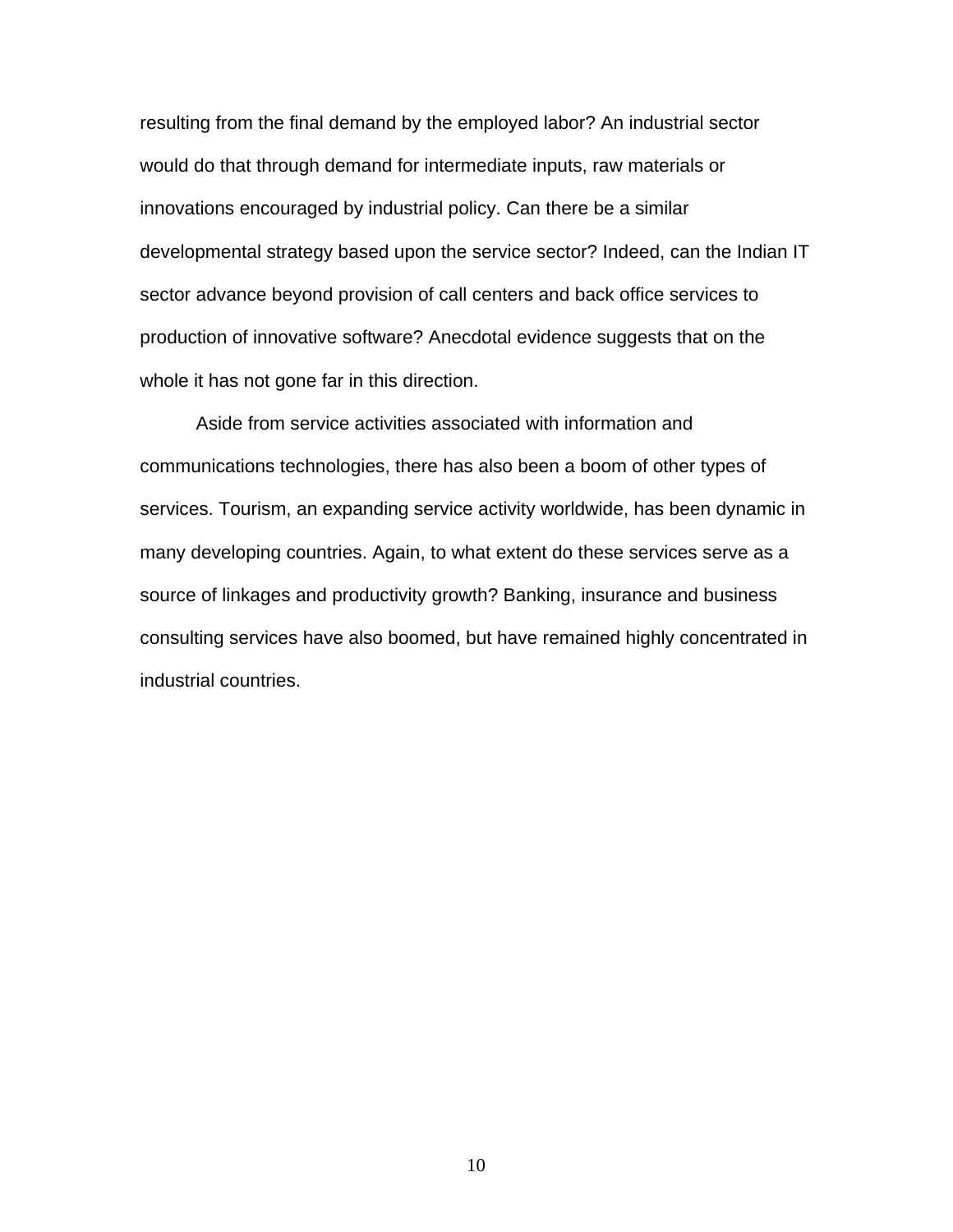Service Sector as a Share of Total Exports



Figure 4.2 Share of service sector in total exports Source: UNCTAD Handbook of Statistics 2007

Looking at the trends in the overall trade in services is one way to begin to address the questions raised above. Figure 4.2 shows that service exports have been modest. As a share of total exports of goods and services, the latter fluctuate between 9% and 16% for most regions, with China as the lowest. At the other end of the scale, South Asia, Central America and the Caribbean, and Representative Africa had service exports amounting to between 25% and 36% of the total exports.

Comparing Figure 4.2 with exports of services by type of activities in Table 4.2 shows that the Central American and Caribbean and the Representative Africa regions (mainly Kenya in the latter) had high contributions from tourism, which develops some linkages (demand for foodstuffs and some basic manufactures) but typically does not lead to significant technological learning. In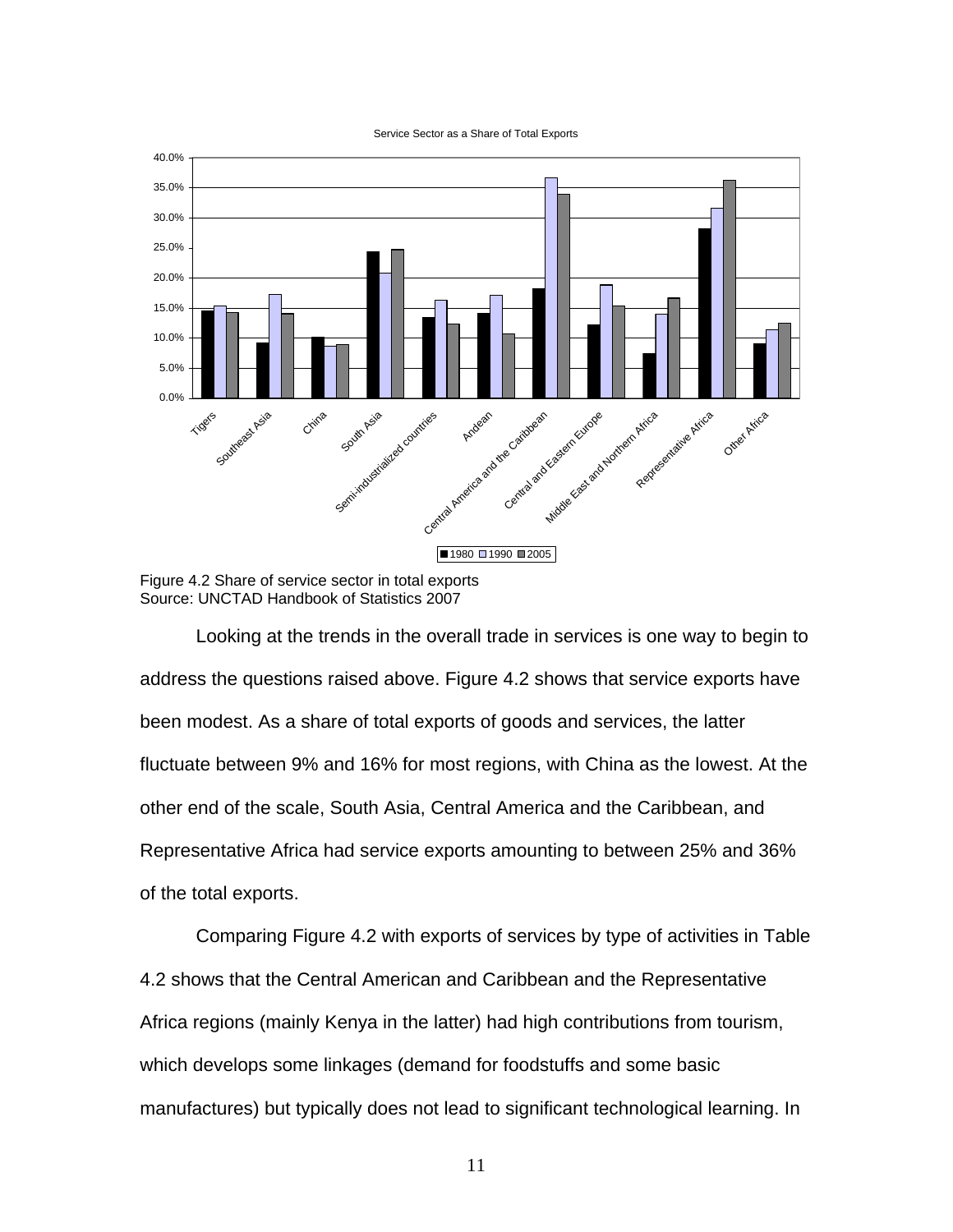some cases, when most of the goods used to cater to travelers are imported, not even these linkages are present and tourism resembles assembly manufacturing in its low contribution to domestic value-added.

|                                 | 1980 | 1985 | 1990 | 1995 | 2000 | 2005 |
|---------------------------------|------|------|------|------|------|------|
| <b>Tigers</b>                   |      |      |      |      |      |      |
| Transportation                  | 39%  | 34%  | 25%  | 33%  | 35%  | 36%  |
| <b>Travel</b>                   | 25%  | 30%  | 36%  | 27%  | 22%  | 18%  |
| <b>Other Services</b>           | 36%  | 37%  | 39%  | 40%  | 43%  | 46%  |
| Southeast Asia                  |      |      |      |      |      |      |
| Transportation                  | 16%  | 14%  | 14%  | 9%   | 17%  | 22%  |
| Travel                          | 40%  | 43%  | 57%  | 49%  | 65%  | 44%  |
| <b>Other Services</b>           | 44%  | 43%  | 29%  | 42%  | 18%  | 34%  |
| China                           |      |      |      |      |      |      |
| Transportation                  | 52%  | 43%  | 46%  | 18%  | 12%  | 21%  |
| Travel                          | 28%  | 32%  | 30%  | 46%  | 53%  | 39%  |
| <b>Other Services</b>           | 20%  | 25%  | 24%  | 37%  | 35%  | 40%  |
| South Asia                      |      |      |      |      |      |      |
| Transportation                  | 20%  | 21%  | 27%  | 31%  | 17%  | 16%  |
| <b>Travel</b>                   | 45%  | 25%  | 27%  | 29%  | 19%  | 16%  |
| <b>Other Services</b>           | 36%  | 54%  | 46%  | 40%  | 64%  | 69%  |
| Semi-industrialized countries   |      |      |      |      |      |      |
| Transportation                  | 27%  | 32%  | 22%  | 22%  | 19%  | 20%  |
| <b>Travel</b>                   | 43%  | 41%  | 47%  | 41%  | 43%  | 54%  |
| <b>Other Services</b>           | 30%  | 27%  | 31%  | 37%  | 39%  | 26%  |
| Andean                          |      |      |      |      |      |      |
| Transportation                  | 32%  | 39%  | 40%  | 36%  | 22%  | 25%  |
| <b>Travel</b>                   | 39%  | 30%  | 31%  | 36%  | 50%  | 53%  |
| <b>Other Services</b>           | 28%  | 31%  | 28%  | 28%  | 27%  | 21%  |
| Central America and the         |      |      |      |      |      |      |
| Caribbean                       |      |      |      |      |      |      |
| Transportation                  | 20%  | 16%  | 13%  | 10%  | 11%  | 12%  |
| Travel                          | 46%  | 58%  | 57%  | 65%  | 71%  | 72%  |
| <b>Other Services</b>           | 34%  | 26%  | 30%  | 25%  | 17%  | 16%  |
| Central and Eastern Europe      |      |      |      |      |      |      |
| Transportation                  | 51%  | 48%  | 38%  | 23%  | 23%  | 27%  |
| <b>Travel</b>                   | 20%  | 21%  | 22%  | 35%  | 49%  | 38%  |
| <b>Other Services</b>           | 29%  | 30%  | 40%  | 42%  | 29%  | 35%  |
| Middle East and Northern Africa |      |      |      |      |      |      |
| Transportation                  | 25%  | na   | na   | Na   | na   | na   |
| <b>Travel</b>                   | 29%  | na   | na   | Na   | na   | na   |
| <b>Other Services</b>           | 45%  | 54%  | 53%  | 44%  | 43%  | 40%  |
| Representative Africa           |      |      |      |      |      |      |
| Transportation                  | 28%  | 29%  | na   | 21%  | 26%  | 24%  |
| <b>Travel</b>                   | 26%  | 36%  | na   | 58%  | 50%  | 55%  |
| <b>Other Services</b>           | 46%  | 35%  | 37%  | 22%  | 25%  | 22%  |
| <b>Other Africa</b>             |      |      |      |      |      |      |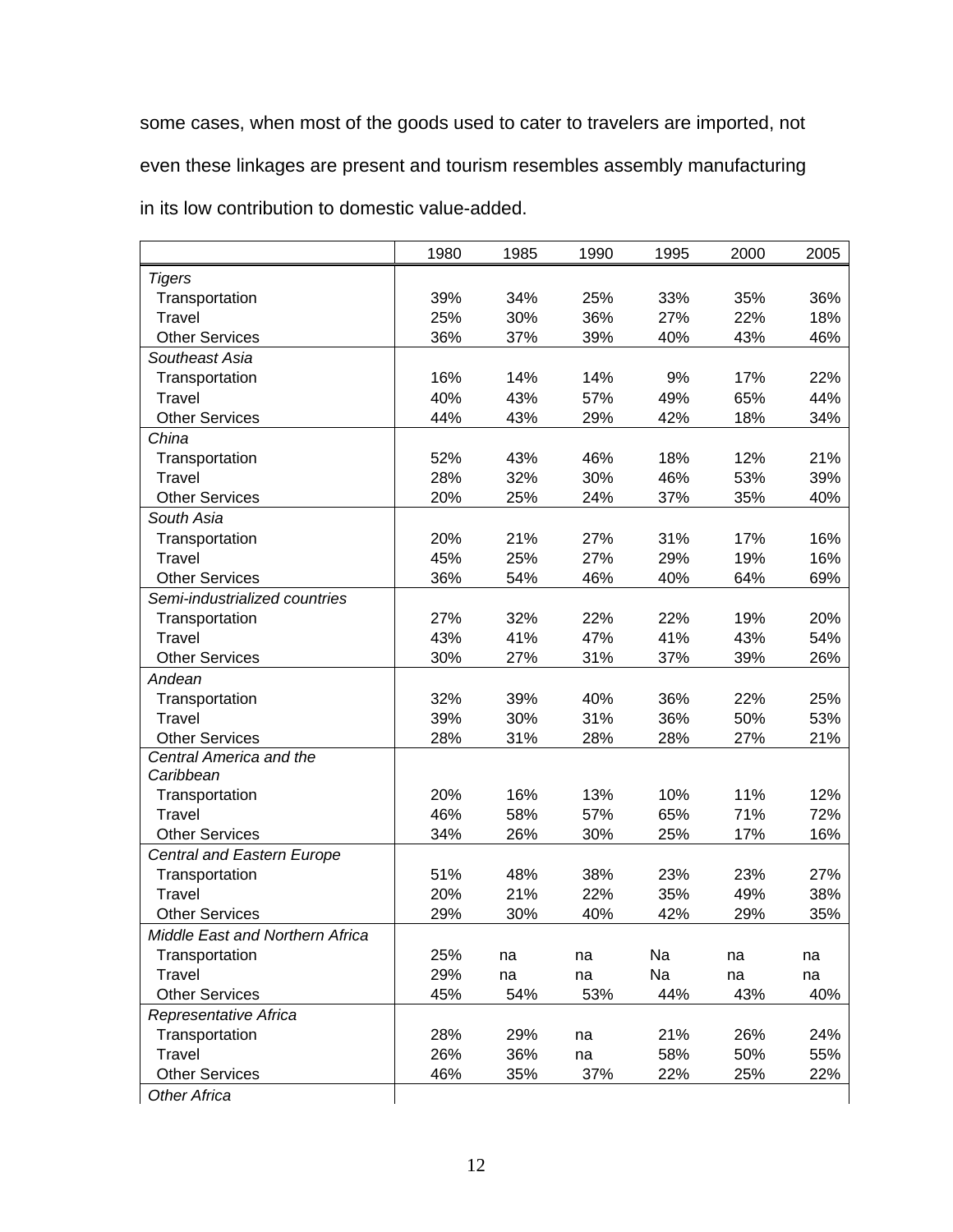| Transportation | 66% | 50% | 28% | 24% | 7%  | 14% |
|----------------|-----|-----|-----|-----|-----|-----|
| ™ravel         | 10% | 10% | 8%  | 8%  | 9%  | 6%  |
| Other Services | 24% | 39% | 64% | 68% | 75% | 80% |

Table 4.2: Breakdown of exports of services

Source: UNCTAD Handbook of Statistics 2007<br><sup>1</sup>1981 as starting year, <sup>2</sup> 1982 as starting year, 2003 as end year, <sup>3</sup>2003 as end year, <sup>4</sup> 1982 as start year, 2005 without Slovakia,  $^6$  2004 as the last year,  $^7$  1981 as starting year, and 1991 instead of 1990, <sup>8</sup> 2003 as last year, Cameroon, Cote d'Ivoire and Mozambique.

In contrast to these two regions, South Asia (basically India) recorded an increase in the share of its services other than travel and transportation. Table 4.3 adds one more piece of information: the rise of service sector share in exports in South Asia is mostly because of expansion of "dynamic" service exports associated with information and communications technologies. Such exports are dynamic in the sense that they generate high value-added and utilize skilled labor as compared to travel and transportation services. Indian experience suggests, in particular, that specialization in services with higher value-added can help growth and income per capita. Nevertheless, an overwhelming 93% of India's labor force remains unemployed or underemployed in the agricultural and urban informal sectors.

| Region                                 | Share in service exports |
|----------------------------------------|--------------------------|
| Tigers                                 | 0.8%                     |
| Southeast Asia                         | 0.6%                     |
| China                                  | 2.5%                     |
| South Asia*                            | 39.8%                    |
| Semi-industrialized countries          | $1.2\%$                  |
| Andean                                 | $0.0\%$                  |
| Central America and the<br>Caribbean** | 2.5%                     |
| Central and Eastern Europe             | 2.3%                     |
| Middle East and Northern Africa        | 0.5%                     |
| Representative Africa                  | $1.0\%$                  |
| Other Africa*                          | 0.3%                     |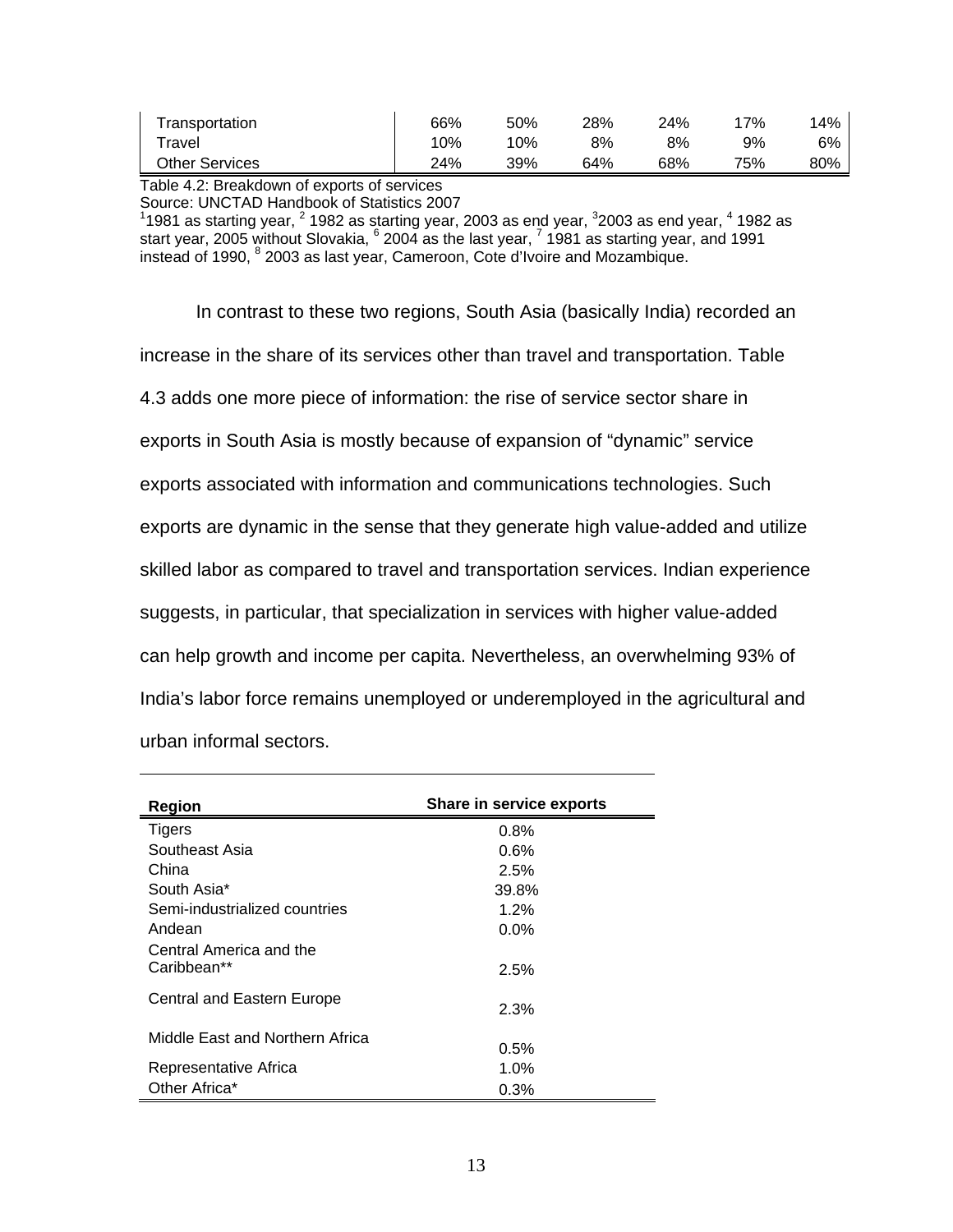2003<br>2004

Table 4.3:Exports of Information and Communications Services (as a % of total service exports), 2005 Source: UNCTAD Handbook of Statistics 2007

Elsewhere, the connection between exports of services and economic growth appears to be mixed. The fast growing countries, such as the Tigers and China, have consistently seen an expansion of exports in "other services," mainly banking, insurance, and business services. Other services have also been increasing and make up 35% of total service exports in Central and Eastern Europe, with business related activities taking the dominant share. This is also true of some semi-industrialized countries – e.g., Brazil. However, given the low share of service exports in general in these economies, it is hard to argue that they have played an important role in their growth processes.

## *Terms of Trade*

 $\overline{a}$ 

Failing to diversify exports toward products with higher domestic valueadded and technological content always carries risks of the adverse terms of trade movements that affect primary commodities but increasingly also low-tech manufactures, which are associated with low demand elasticities and low wages in producing countries. $2$  Such adverse shocks result, in turn, in declines in export

<span id="page-14-0"></span> $2$  High-tech manufactures experiencing rapid technical change (e.g., computer chips) may also experience a fall in the terms of trade, but this is a different phenomenon to that experienced by resource based goods and low-tech manufactures, where low demand elasticities and cost factors not associated with productivity (low wages, in particular) play the leading role. A more similar issue to that underscored in the main text is that of mid or high-tech manufactures with blueprints that can be easily transferable and become subject to integrated production systems (e.g., computer assembly).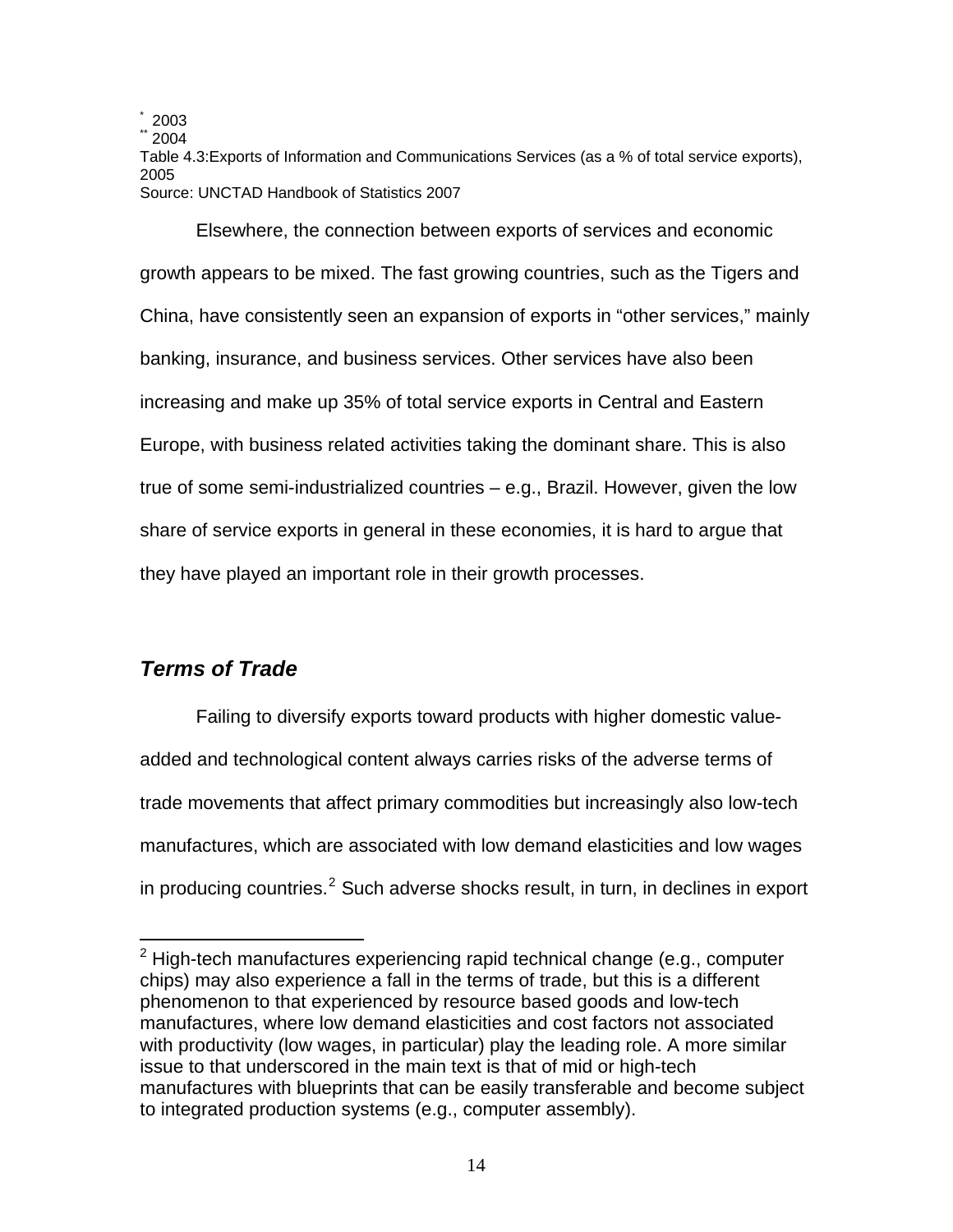revenues and potential foreign exchange bottlenecks. Even favorable terms-oftrade shifts can set off Dutch disease and similar afflictions in primary goods exporters.

As discussed in Chapter 2, the economic slowdown in most developing countries that started in the second half of the 1970s and deepened during the lost decade of the 1980s was partially associated with falling terms of trade for non-manufactured products. Terms of trade for commodities fell by around 30% from the average of the first three and half decades following the Second World War. The collapse lasted about a quarter century. As export values plummeted, many economies went into recession or an outright growth collapse. The slowdown was worsened by a sudden cut-off in net financial transfers to the developing countries at the beginning of 1980s (especially in Latin America).

The downward trend in prices for primary commodities that began in the 1970s was not something new. Decades previously, in the late 1940s, two structuralist economists, Raúl Prebisch (1950) and Hans Singer (1950), put forth a theory on the effects of declining terms of trade for developing economies. They maintained that as economies around the world grow richer, the structure of their demand changes towards manufacturing products (and now, more recently, dynamic services). The use of synthetics to replace raw materials in the production manufactured goods will bring about a further decline in the relative demand for primary commodities. Terms of trade will thereby move unfavorably, leading to declining net export values and adverse effects on growth.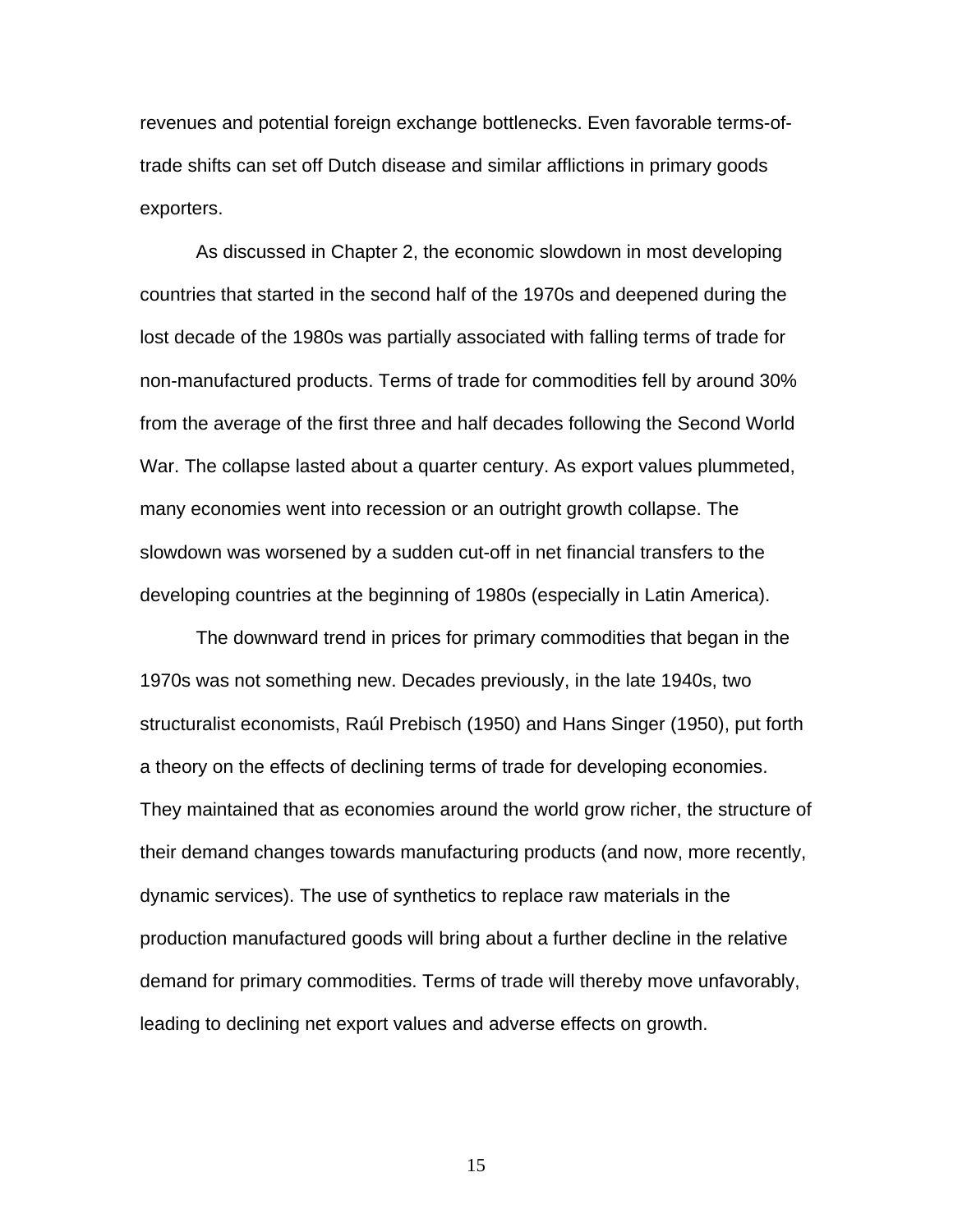

Figure 4.3: Ratio of aggregate non-oil commodity prices to manufacturing prices Source: Grilli and Yang (1998), Ocampo and Parra (2003) and updating using the latter study.

Figure 4.3, updated from Ocampo and Parra (2003), confirms this view. The figure presents the long-run trend of real prices for non-fuel primary commodities throughout the twentieth and early twenty-first centuries.Commodity prices are compared with the manufacturing unit value index developed by the United Nations and now regularly updated by the World Bank. Thus, the trends describe how prices of primary commodities fared relative to manufacturing products for the last century or so. Despite upward spikes early in the last century and in the 1920s, 1950s, and 1970s, the overall downward trend is quite clear. For the twentieth century as a whole, raw materials recorded a decline of more than 50% in their value relative to manufactures. Among different

<span id="page-16-0"></span> The indices that enter this figure were originally developed by Grilli and Yang (1988) for the period 1900-1986.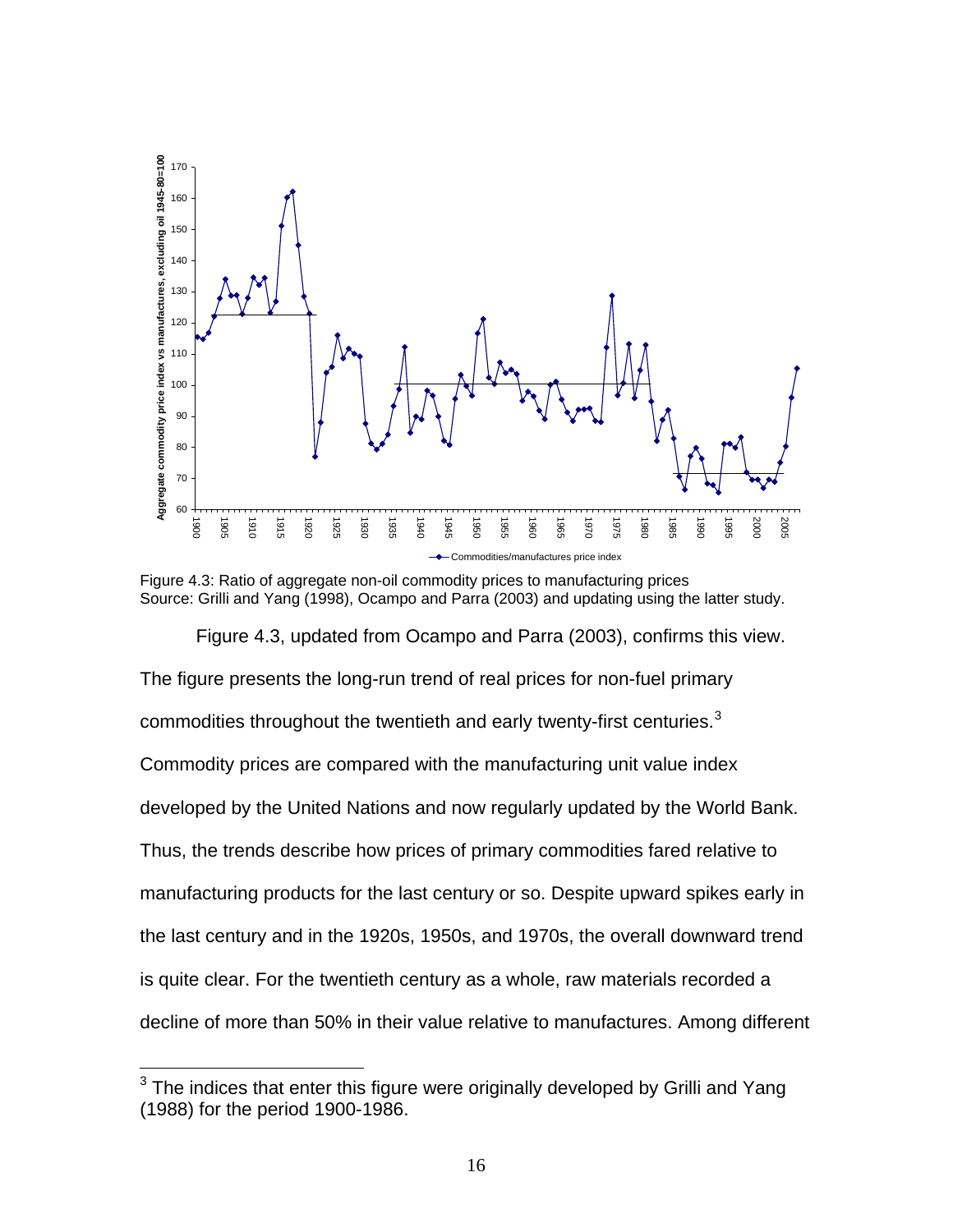commodities, tropical agricultural products fared the worst, while metals did somewhat better (not shown here).

Another spike emerged in recent years, together with a boom in oil and other prices (as in the 1970s). These price hikes were propelled in part by the large increase in the demand for raw materials coming from the rapidly growing Chinese economy. Many low income primary product exporters (not to mention generously endowed Russia and the Persian Gulf countries, among others) saw handsome gains in the terms of trade and grew at relatively decent rates. Unfortunately, this boom came to end in mid-2008, an event that is likely to curtail economic expansion in much of the developing world.

The solution for ensuring long-term sustainable growth depends on developing countries' ability to diversify their exports towards products with more value-added and technological content. While many economies may not be ready to enter production of high-tech manufacturing, a niche is open for them in other industries where they can still take advantage of increasing returns to scale and avoid risks from unfavorable terms of trade shocks or from a decline in the world demand for primary products.

#### *Trade Specialization Patterns and Economic Performance*

The evidence of a strong association between the patterns of specialization in international trade and economic growth is compelling. Hausmann et al. (2007) use cross-country econometrics to argue that the "quality" or technological content of exports is a basic determinant of growth.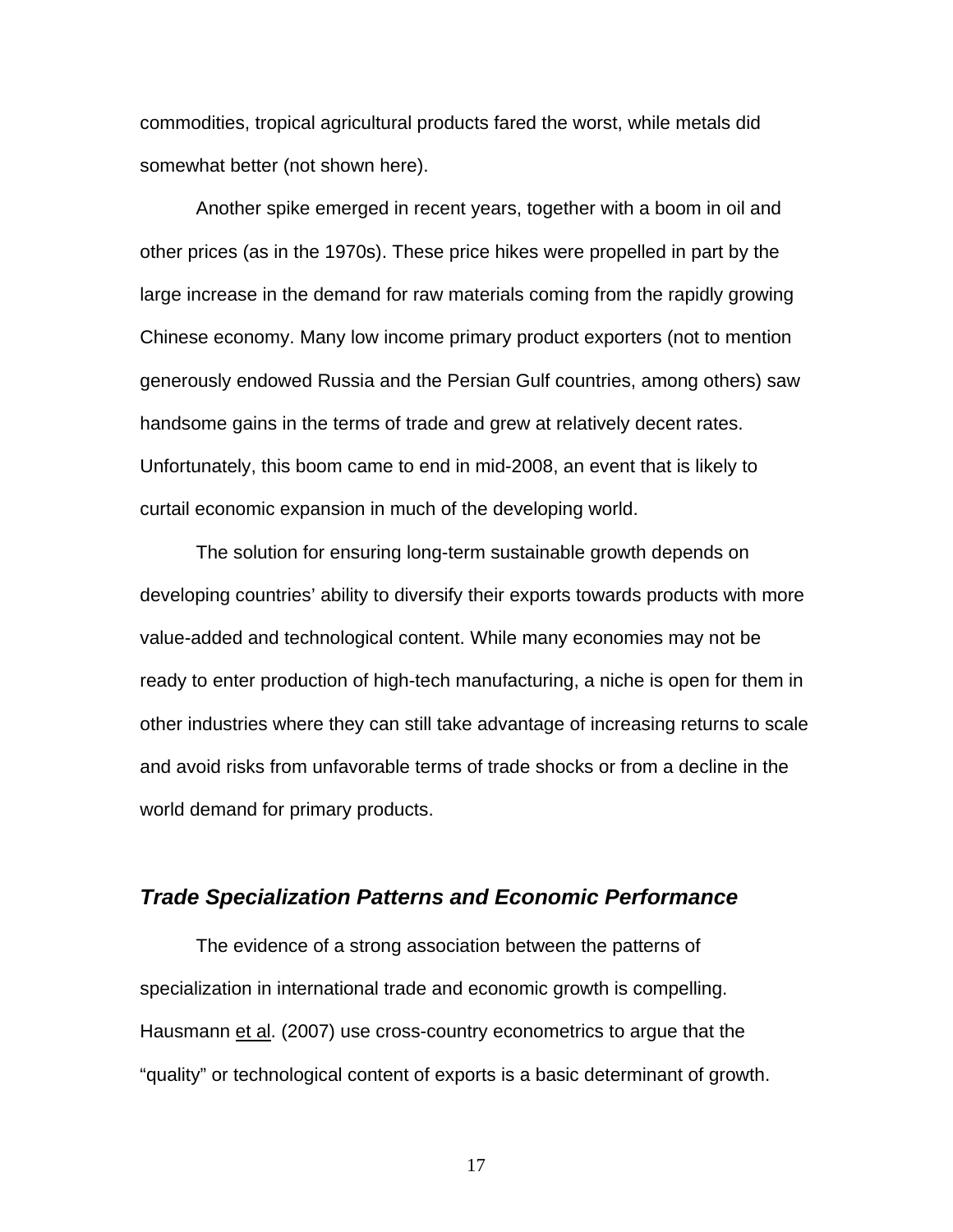These authors measure quality by the income content of exports, estimated as a weighted average of the incomes of countries that typically export the same type of goods. Using a different methodology, Ocampo and Parra (2007) and Ocampo and Vos (2008, chapter III) come to a similar conclusion.

Table 4.4 uses the latter approach to show the association. We first identify the "dominant" pattern of a specialization – or rather, of the transformation of the export structure — of each country in a given period and then estimate the average per capita growth rates of countries with that specialization pattern. Sanyaja Lall's classification of exports by technological and natural resource contents is again used here.

We use two alternative methodologies to determine which specialization pattern is dominant in a specific country and time period. The first (Panel A) is that used by Ocampo and Vos (2008, chapter III). It is based on the change in the share of a specific export category weighted by a measure of the "revealed comparative advantage" of the country in that category of goods at the end of the period (the share of the country in that category of exports in world markets relative to its overall share in world exports). $<sup>4</sup>$  $<sup>4</sup>$  $<sup>4</sup>$  The second method (Panel B) also</sup> determines the change in the share of the specific export category multiplied by a dummy which indicates whether the country has a "revealed comparative

 $\overline{a}$ 

<span id="page-18-0"></span><sup>&</sup>lt;sup>4</sup> Formally, this index (T) is:  $T_{(\beta, \alpha, k+k+1)} = (CS_{\beta, \alpha, k+1} - CS_{\beta, \alpha, k})^*(TS_{\beta, \alpha, k+1})$ , where  $CS_{B, \alpha k}$  is the share of category  $\alpha$  in total merchandise exports of country  $\beta$  in period k; and  $TS_{\alpha,k+1}$  is the share of country β's exports of category  $\alpha$  in developing countries' exports of category  $\alpha$  in period k+1. If we divide the second term by the country's share in world exports, we would have the commonly used measure of revealed comparative advantage in that category, but since this term is common to all categories we exclude it from the equation.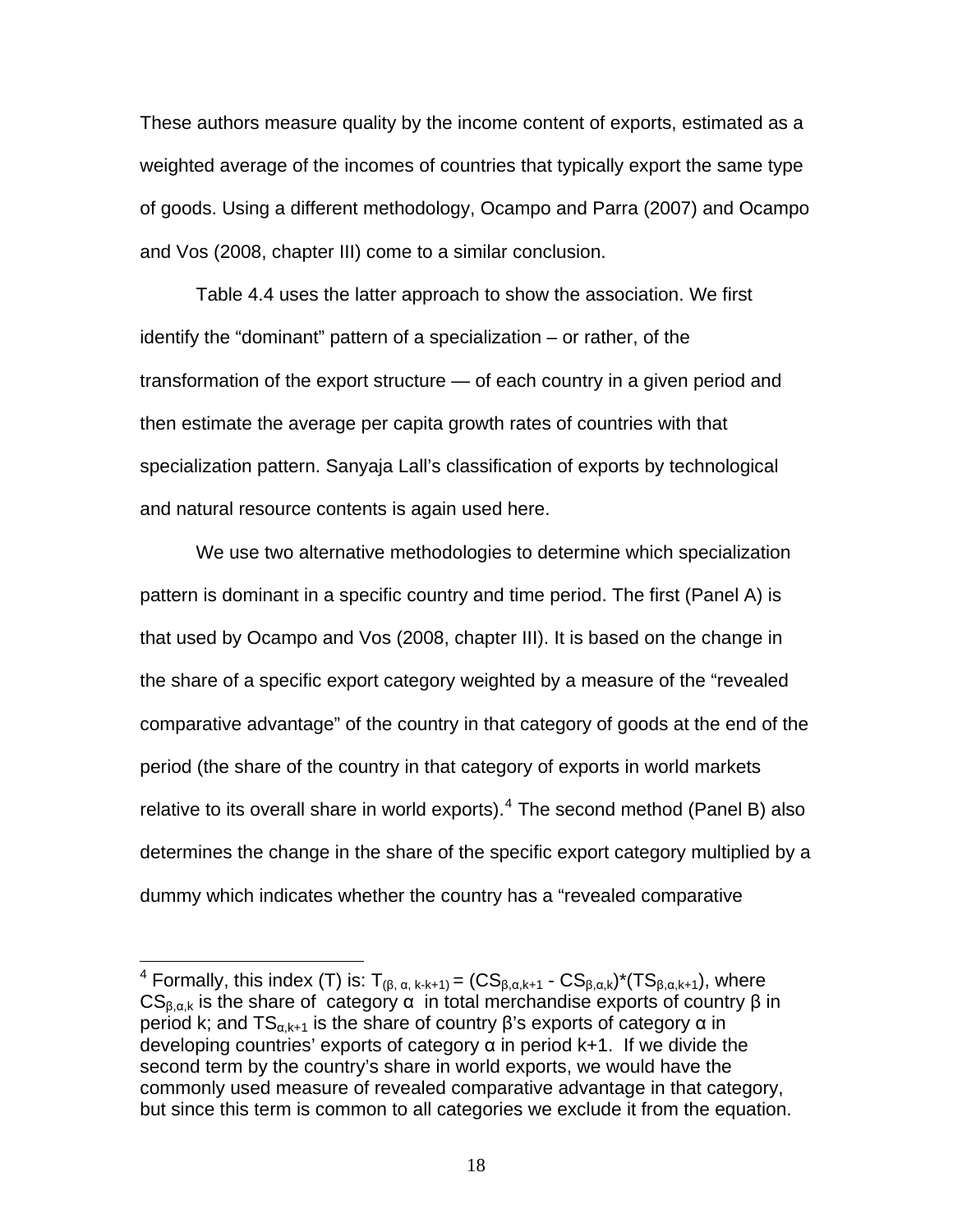advantage" in that category of exports.<sup>[5](#page-19-0)</sup> In both cases, the export category with the highest value of the estimated coefficient of specialization is taken as the "dominant" one during the period $6$ .

Table 4.4 presents the averages of per capita GDP growth of each group of countries with similar "dominant" specialization patterns. Estimates are done by decade since the 1970s and two longer sub-periods. According to data availability, we include 93 countries in the analysis for 1970-2000 and 67 for periods ending on 2005-2006.

| 5 | 2.70 | 1.33    | 3.15    |      | 2.59                                                                                                                                                                  |
|---|------|---------|---------|------|-----------------------------------------------------------------------------------------------------------------------------------------------------------------------|
|   | 3.36 | $-1.36$ | 2.06    |      | 2.48                                                                                                                                                                  |
|   | 2.50 | 0.85    | 2.06    |      | 2.04                                                                                                                                                                  |
| 2 | 1.82 | $-1.05$ | 0.65    |      | 1.92                                                                                                                                                                  |
|   |      | $-0.53$ | 0.59    |      | 1.45                                                                                                                                                                  |
|   | 0.77 | $-0.14$ |         | 1.11 | $-0.40$                                                                                                                                                               |
|   | 92   | 93      | 80      | 67   | 67                                                                                                                                                                    |
|   | 89   | 87      | 73      |      | 63                                                                                                                                                                    |
|   |      |         | $-0.36$ | 0.56 | 1970-1980 1980-1990 1990-2000 2000-2006 1980-2006 1990-2006<br>2.85<br>3.33<br>1.22<br>3.25<br>2.05<br>1.30<br>2.71<br>1.13<br>0.88<br>2.07<br>0.07<br>67<br>58<br>56 |

Table 4.4. A: According to the Trade Specialization Indicator (TSI). 1/

|                                               |   |         | 1970-1980 1980-1990 1990-2000 2000-2006 1980-2006 1990-2006 |      |                 |      |         |
|-----------------------------------------------|---|---------|-------------------------------------------------------------|------|-----------------|------|---------|
| High-Tech dominant                            | 5 | 3.81    | 3.99                                                        | 2.80 | 4.81            | 3.72 | 3.70    |
| Medium-tech dominant                          |   | 3.74    | $-2.33$                                                     | 1.33 | 3.07            | 0.61 | 2.68    |
| Low-tech dominant                             |   | 2.45    | 1.83                                                        | 2.07 | 2.05            | 1.34 | 1.98    |
| Natural resources based dominant              |   | 1.74    | $-0.84$                                                     | 0.53 | 2.14            | 0.81 | 1.97    |
| Primary commodities dominant                  |   | $-0.39$ | $-0.63$                                                     | 0.04 | 2.60            | 0.80 | 1.54    |
| Highest lost share in 1                       |   | 2.15    | 0.10                                                        | 1.14 | 0.39            | 1.10 | 0.54    |
| Highest lost share in 2                       |   | 2.29    | $-0.37$                                                     | 0.16 | $-0.01$         | 0.50 | $-0.11$ |
| Highest lost share in 3, 4 or 5               |   | 2.81    |                                                             | 9.31 | 2.75            |      | 3.08    |
| Number of countries                           |   | 91      | 92                                                          | 92   | 66              | 66   | 66      |
| Number of countries with only negative change |   | 26      | 17                                                          | 15   | 12 <sub>1</sub> |      | 10      |
| Number of countries without data              |   |         | 0                                                           |      | 26              | 26   | 26      |

Table 4.4. B: According to the Revealed Trade Specialization Indicator (RTSI). 2/ Table 4.4: Average per capita GDP growth per group according to alternative indexes of dominant pattern of specialization

<span id="page-19-1"></span><span id="page-19-0"></span> $\overline{S}$  Again, formally, R<sub>(β, α, k-k+1)</sub> =  $(\overline{CS}_{\beta,\alpha,k+1} - \overline{CS}_{\beta,\alpha,k})^*$  ( DRCA<sub>β,α,k+1</sub>), where DRCA $_{\beta,\alpha,k+1} = 1$  if RCA $_{\beta,\alpha,k+1} > 1$  and 0 otherwise. This measure allows the identification of cases in which the dominant change in pattern was to move away from a sector in which a country had previously reached RCA, even if the country had not reached RCA in any new sector. That is shown in Table 4.4 as countries with only negative changes in  $CS_{\beta,\alpha}$  classified according to the sector in which they had the strongest lost in share.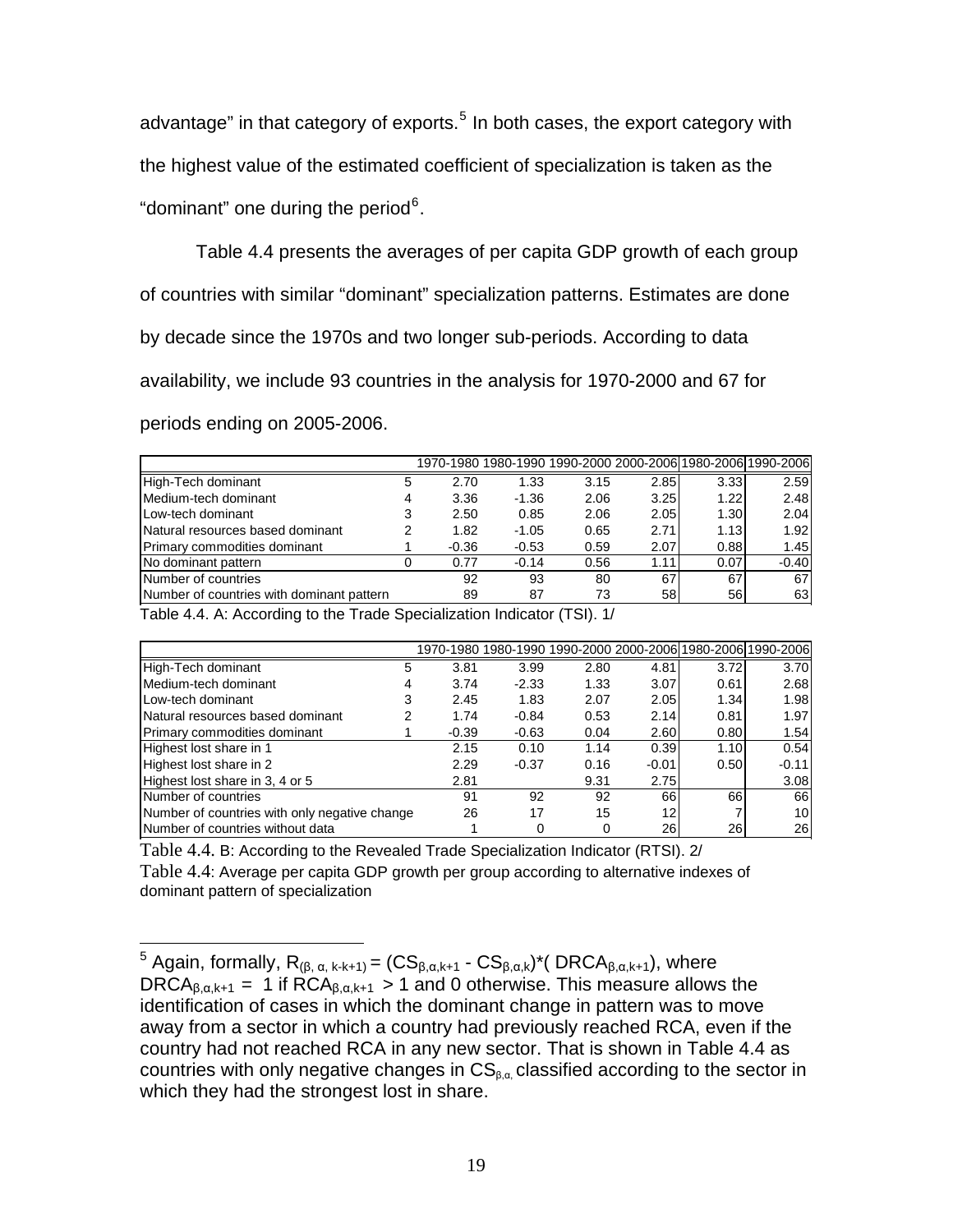Sources: Authors' calculations based on UN. National Accounts Database for per capita GDP and UN-COMTRADE Database for trade classifications. See text for definitions and methodology. 1/ Index T is defined in footnote 4.

2/ Index R is defined in footnote 5. RCA is the revealed comparative advantage.

These exercises point to three main conclusions. The first is that growth is closely associated with the technological and natural resource content of exports. Countries with an export pattern dominated by high-tech grow the fastest over the long run, followed by exporters of either mid-tech or low-tech products. In contrast, exporters of natural resource-based manufactures and, in particular primary products consistently show the worst performance. Both methodologies confirm this conclusion, with the second accentuating the advantage of high-tech exports.

The second main conclusion is that high-tech and low-tech manufactures offer more stable growth patterns, while the other three categories (mid-tech and the two natural resource-based categories) are subject to stronger cyclical swings, largely associated with fluctuations in commodity prices. Growth in countries with these export patterns has been rapid when commodity prices have been good (the 1970s and the 2000s) and weak or negative when commodity prices have been poor (the 1980s in particular). This association of mid-tech exporters with commodity prices no doubt reflects the importance of the process industries included in that category, which may be seen as having increasing commodity characteristics.

The specific advantage of low-tech over mid-tech specialization patterns is clearly associated with greater stability of growth; during periods of high commodity prices mid-tech exporters actually grow faster. On the other hand, the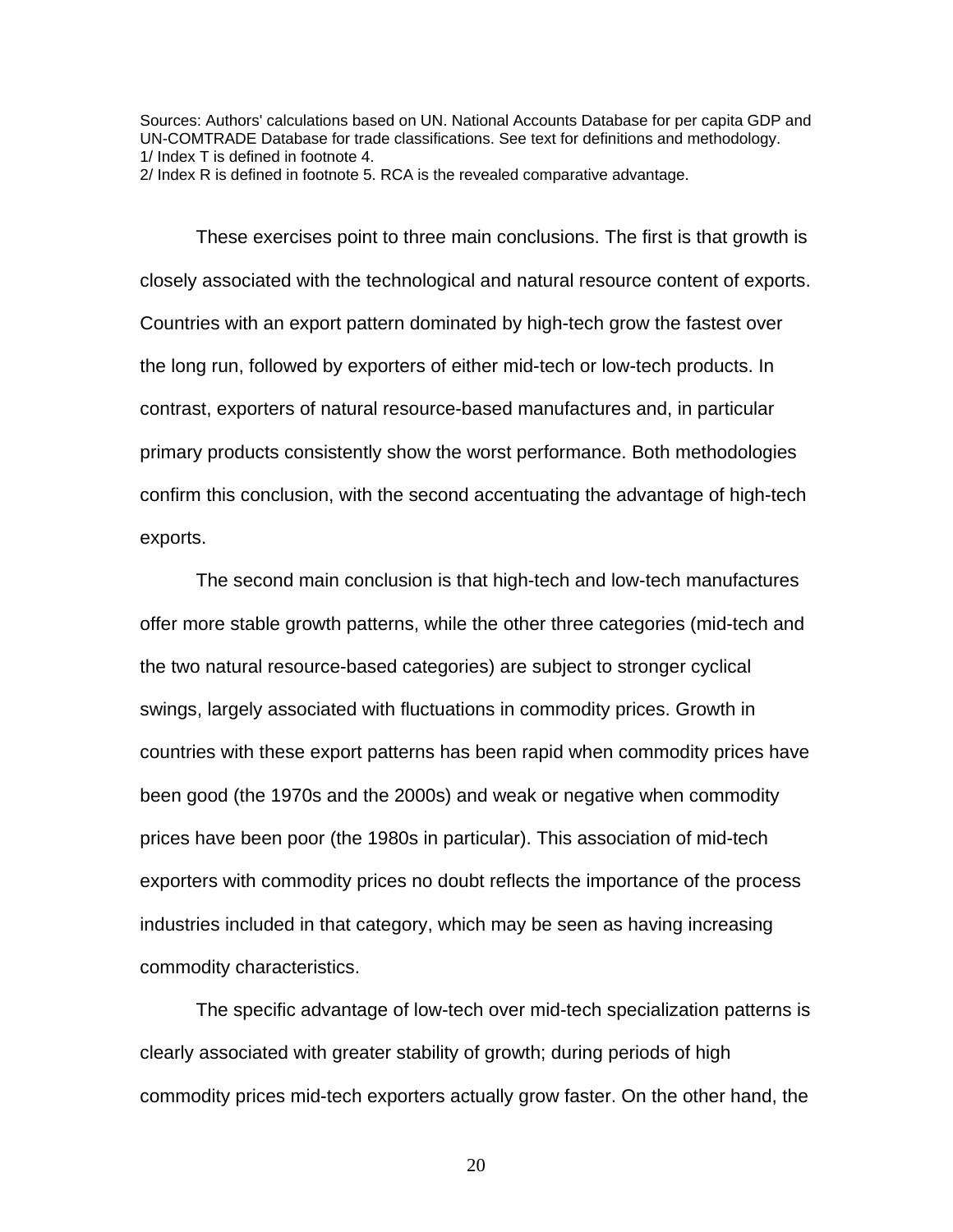advantage of mid- over low-tech specialization is obviously technological. So, there is a trade-off between these two features, with the technological factor prevailing in 1990-2006 but not in the 1980-2006 period as a whole. In turn, although mid-tech exporters are also cyclically vulnerable, this specialization pattern is in the long run clearly superior to that based on natural resources (either manufactures or primary goods).

Finally, as a corollary of the previous patterns, growth tends to be more uniform in the developing world during periods of high commodity prices, such as the 1970s and the 2000s, though continued specialized in primary goods seems to be a disadvantage even in those decades according to most simulations. In the more recent period, as we have seen, a major channel has been the linkages with commodity exporting developing countries generated by Chinese growth. The expectation that a natural resource based specialization pattern will lead to fast and uniform growth in the developing world is thus dependent on commodity prices remaining strong – an expectation unfortunately ungrounded in history.

### *A Primer on the Policy Implications*

 The major policy implications of these empirical findings have already been sketched in Chapter 1 and the details are presented in the following chapters.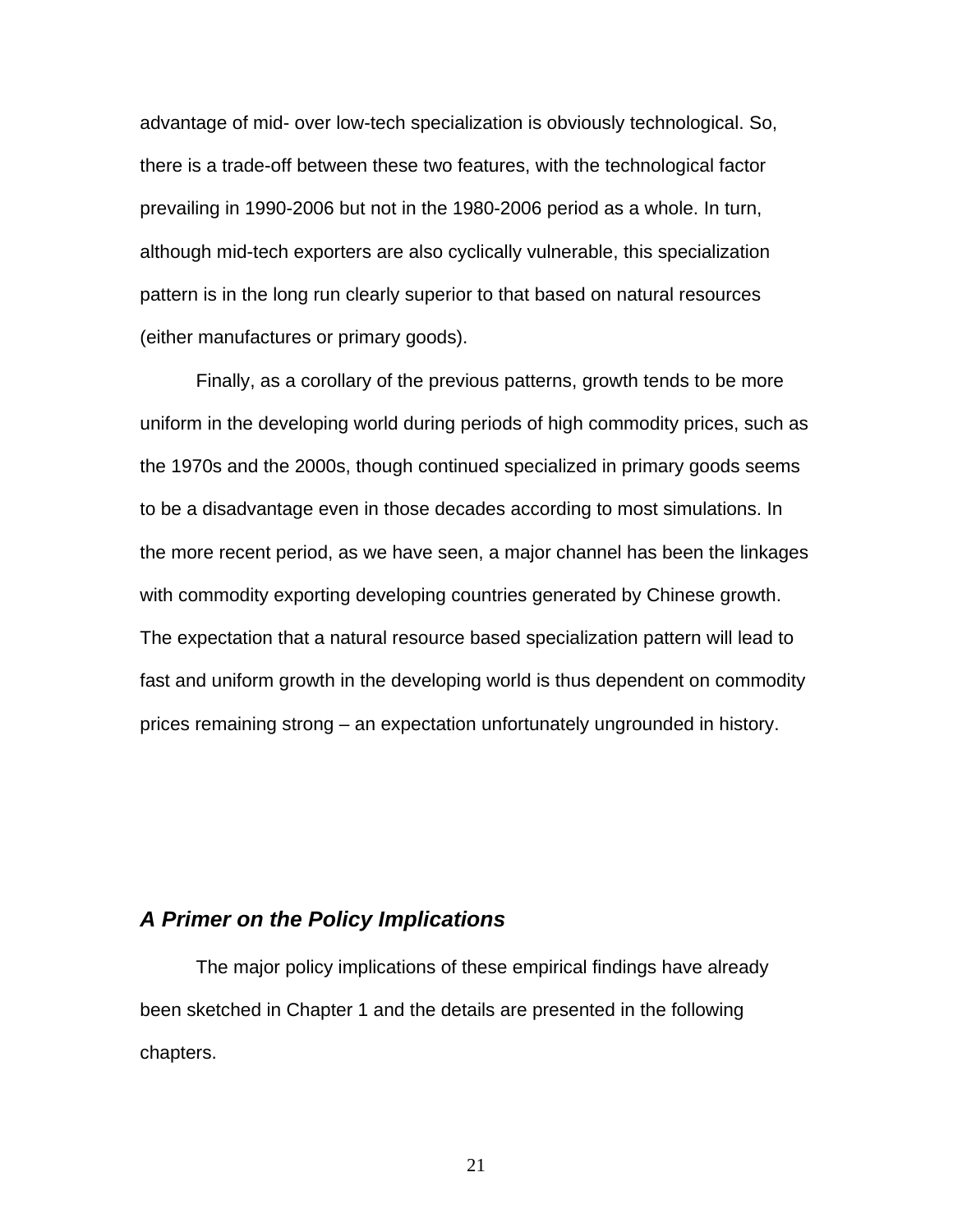The high points is that sustained per capita income growth is impossible without productivity increases in at least some activities producing traded goods. As emphasized in Chapter 1, industrial and trade interventions have to be designed to support the transformation of the production and trade structures and, particularly, to promote production processes subject to increasing returns. The international policy environment under the fading Washington Consensus and the supervision of the World Bank and the World Trade Organization is less favorable to an aggressive policy approach than it was a few decades ago, but many possibilities still exist (see Chapters 8 and 9).

In terms of the shorter term macroeconomic dynamics, the management of shocks coming from trade is essential to guarantee stable growth over time under all specialization patterns, but particularly in those patterns that are subject to strong terms of trade shocks. The crucial links come through the current account, which can change dramatically and unexpectedly at any time. In a country with a small population, incapable of producing capital and many essential intermediate goods, the over-riding macroeconomic restriction during crises is "external strangulation", in the sense of having low hard currency inflows from exports and/or capital inflows. Gap models as discussed in Chapter 7 provide a framework for analyzing the problem but are not a solution. Creating new sources of foreign exchange is basically the only way out.

At the other extreme, ample access to foreign exchange can cause its own problems – over-valuation, slow or aborted industrialization, Dutch disease and unsustainable economic expansion. The emphasis in this chapter has been